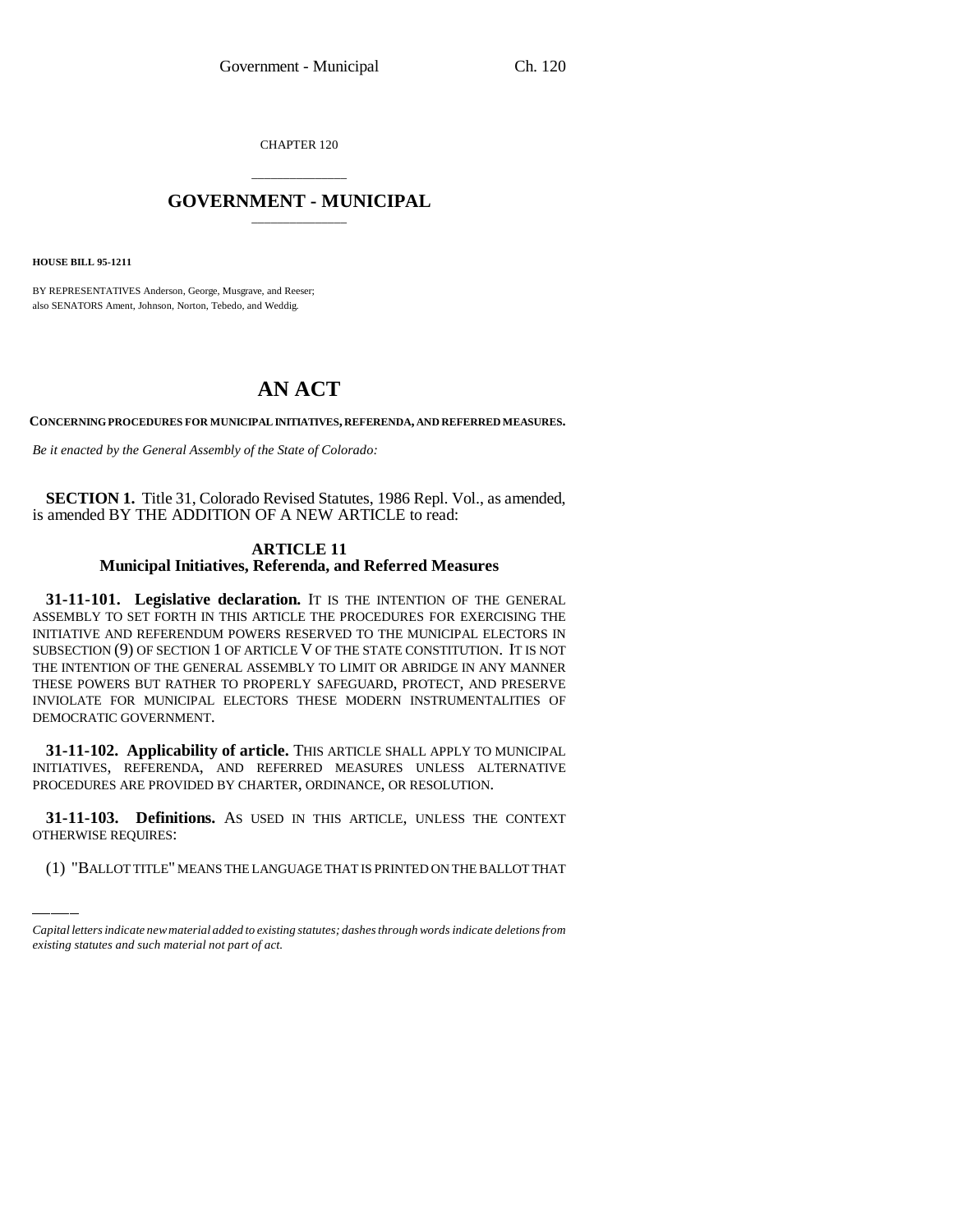IS COMPRISED OF THE SUBMISSION CLAUSE AND THE TITLE.

(2) "FINAL DETERMINATION OF PETITION SUFFICIENCY" MEANS THE DATE ON WHICH THE CLERK ISSUES A STATEMENT OF SUFFICIENCY PURSUANT TO SECTION 31-11-109, THE DATE FOLLOWING PASSAGE OF THE PERIOD OF TIME WITHIN WHICH A PROTEST MUST BE FILED PURSUANT TO SECTION 31-11-110, OR THE DATE ON WHICH ANY PROTEST FILED PURSUANT TO SECTION 31-11-110 RESULTS IN A FINDING OF SUFFICIENCY, WHICHEVER IS LATER.

(3) "PETITION SECTION" MEANS THE STAPLED OR OTHERWISE BOUND PACKAGE OF DOCUMENTS DESCRIBED IN SECTION 31-11-106.

(4) "SUBMISSION CLAUSE" MEANS THE LANGUAGE THAT IS ATTACHED TO THE TITLE TO FORM A QUESTION THAT CAN BE ANSWERED BY "YES" OR "NO".

(5) "TITLE" MEANS A BRIEF STATEMENT THAT FAIRLY AND ACCURATELY REPRESENTS THE TRUE INTENT AND MEANING OF THE PROPOSED INITIATIVE, REFERENDUM, OR REFERRED MEASURE.

**31-11-104. Ordinances - initiative - conflicting measures.** (1) ANY PROPOSED ORDINANCE MAY BE SUBMITTED TO THE LEGISLATIVE BODY OF ANY MUNICIPALITY BY FILING WRITTEN NOTICE OF THE PROPOSED ORDINANCE WITH THE CLERK AND, WITHIN ONE HUNDRED EIGHTY DAYS AFTER THE NOTICE, BY FILING A PETITION SIGNED BY AT LEAST FIVE PERCENT OF THE REGISTERED ELECTORS OF THE CITY OR TOWN ON THE DATE OF SUCH NOTICE. THE PROPOSED ORDINANCE SHALL BE ADOPTED WITHOUT ALTERATION BY THE LEGISLATIVE BODY WITHIN TWENTY DAYS FOLLOWING THE FINAL DETERMINATION OF PETITION SUFFICIENCY. IF VETOED BY THE MAYOR, THE PROPOSED ORDINANCE MAY BE PASSED OVER THE MAYOR'S VETO WITHIN TEN DAYS AFTER THE VETO.IF THE PROPOSED ORDINANCE IS NOT ADOPTED BY THE LEGISLATIVE BODY, THE LEGISLATIVE BODY SHALL FORTHWITH PUBLISH THE PROPOSED ORDINANCE AS OTHER ORDINANCES ARE PUBLISHED AND SHALL REFER THE PROPOSED ORDINANCE, IN THE FORM PETITIONED FOR, TO THE REGISTERED ELECTORS OF THE MUNICIPALITY AT A REGULAR OR SPECIAL ELECTION HELD NOT LESS THAN SIXTY DAYS AND NOT MORE THAT ONE HUNDRED FIFTY DAYS AFTER THE FINAL DETERMINATION OF PETITION SUFFICIENCY, UNLESS OTHERWISE REQUIRED BY THE STATE CONSTITUTION. THE ORDINANCE SHALL NOT TAKE EFFECT UNLESS A MAJORITY OF THE REGISTERED ELECTORS VOTING ON THE MEASURE AT THE ELECTION VOTE IN FAVOR OF THE MEASURE.

(2) ALTERNATIVE ORDINANCES MAY BE SUBMITTED AT THE SAME ELECTION, AND, IF TWO OR MORE CONFLICTING MEASURES ARE APPROVED BY THE PEOPLE, THE ONE THAT RECEIVES THE GREATEST NUMBER OF AFFIRMATIVE VOTES SHALL BE ADOPTED IN ALL PARTICULARS AS TO WHICH THERE IS A CONFLICT.

**31-11-105. Ordinances - when effective - referendum.** (1) NO ORDINANCE PASSED BY THE LEGISLATIVE BODY OF ANY MUNICIPALITY SHALL TAKE EFFECT BEFORE THIRTY DAYS AFTER ITS FINAL PASSAGE AND PUBLICATION, EXCEPT AN ORDINANCE CALLING FOR A SPECIAL ELECTION OR NECESSARY TO THE IMMEDIATE PRESERVATION OF THE PUBLIC PEACE, HEALTH, OR SAFETY, AND NOT THEN UNLESS THE ORDINANCE STATES IN A SEPARATE SECTION THE REASONS WHY IT IS NECESSARY AND UNLESS IT RECEIVES THE AFFIRMATIVE VOTE OF THREE-FOURTHS OF ALL THE MEMBERS ELECTED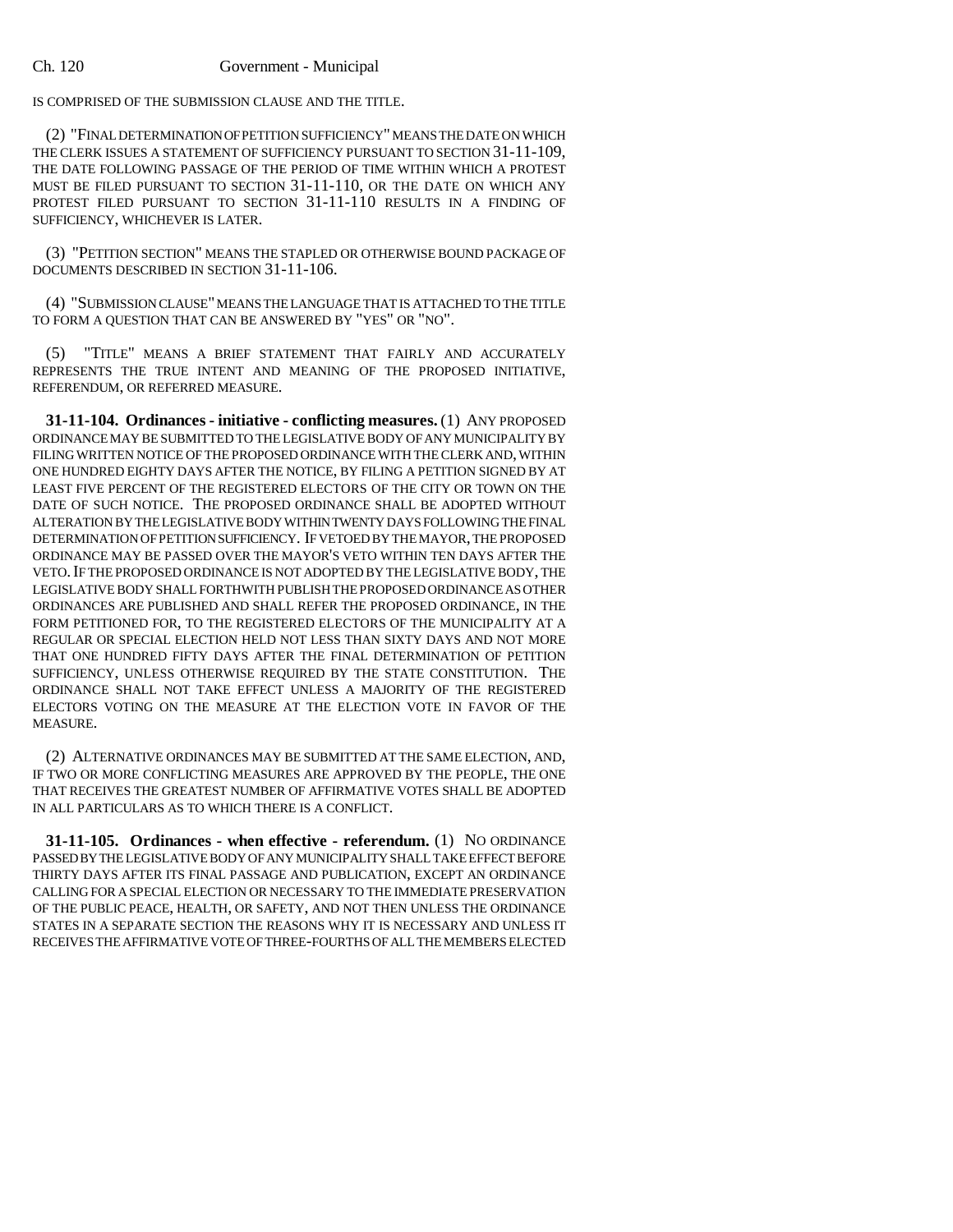TO THE LEGISLATIVE BODY TAKEN BY AYES AND NOES.

(2) WITHIN THIRTY DAYS AFTER FINAL PUBLICATION OF THE ORDINANCE, A REFERENDUM PETITION PROTESTING AGAINST THE EFFECT OF THE ORDINANCE OR ANY PART THEREOF MAY BE FILED WITH THE CLERK. THE PETITION MUST BE SIGNED DURING THE THIRTY-DAY PERIOD BY AT LEAST FIVE PERCENT OF THE REGISTERED ELECTORS OF THE MUNICIPALITY REGISTERED ON THE DATE OF FINAL PUBLICATION.

(3) IF A REFERENDUM PETITION IS FILED, THE ORDINANCE OR PART THEREOF PROTESTED AGAINST SHALL NOT TAKE EFFECT, AND, UPON A FINAL DETERMINATION OF PETITION SUFFICIENCY, THE LEGISLATIVE BODY SHALL PROMPTLY RECONSIDER THE ORDINANCE. IF THE PETITION IS DECLARED NOT SUFFICIENT BY THE CLERK OR FOUND NOT SUFFICIENT IN A PROTEST, THE ORDINANCE SHALL FORTHWITH TAKE EFFECT, UNLESS OTHERWISE PROVIDED THEREIN.

(4) IF, UPON RECONSIDERATION, THE ORDINANCE OR PART THEREOF PROTESTED IS NOT REPEALED, THE LEGISLATIVE BODY SHALL SUBMIT THE MEASURE TO A VOTE OF THE REGISTERED ELECTORS AT A REGULAR OR SPECIAL ELECTION HELD NOT LESS THAN SIXTY DAYS AND NOT MORE THAN ONE HUNDRED FIFTY DAYS AFTER THE FINAL DETERMINATION OF PETITION SUFFICIENCY, UNLESS OTHERWISE REQUIRED BY THE STATE CONSTITUTION. THE ORDINANCE OR PART THEREOF SHALL NOT TAKE EFFECT UNLESS A MAJORITY OF THE REGISTERED ELECTORS VOTING ON THE MEASURE AT THE ELECTION VOTE IN FAVOR OF THE MEASURE.

**31-11-106. Form of petition sections.** (1) EACH PETITION SECTION SHALL BE PRINTED IN A FORM CONSISTENT WITH THE REQUIREMENTS OF THIS ARTICLE. NO PETITION SECTION SHALL BE PRINTED OR CIRCULATED UNLESS THE FORM AND THE FIRST PRINTER'S PROOF OF THE PETITION SECTION HAVE FIRST BEEN APPROVED BY THE CLERK. THE CLERK SHALL ASSURE THAT THE PETITION SECTION CONTAINS ONLY THOSE ELEMENTS REQUIRED BY THIS ARTICLE AND CONTAINS NO EXTRANEOUS MATERIAL.

(2) EACH PETITION SECTION SHALL DESIGNATE BY NAME AND MAILING ADDRESS TWO PERSONS WHO SHALL REPRESENT THE PROPONENTS THEREOF IN ALL MATTERS AFFECTING THE PETITION AND TO WHOM ALL NOTICES OR INFORMATION CONCERNING THE PETITION SHALL BE MAILED.

(3) (a) AT THE TOP OF EACH PAGE OF EVERY INITIATIVE OR REFERENDUM PETITION SECTION, THE FOLLOWING SHALL BE PRINTED, IN A FORM AS PRESCRIBED BY THE CLERK:

## **"WARNING: IT IS AGAINST THE LAW:**

**FOR ANYONE TO SIGN ANY INITIATIVE OR REFERENDUM PETITION WITH ANY NAME OTHER THAN HIS OR HER OWN OR TO KNOWINGLY SIGN HIS OR HER NAME MORE THAN ONCE FOR THE SAME MEASURE OR TO KNOWINGLY SIGN A PETITION WHEN NOT A REGISTERED ELECTOR WHO IS ELIGIBLE TO VOTE ON THE MEASURE.**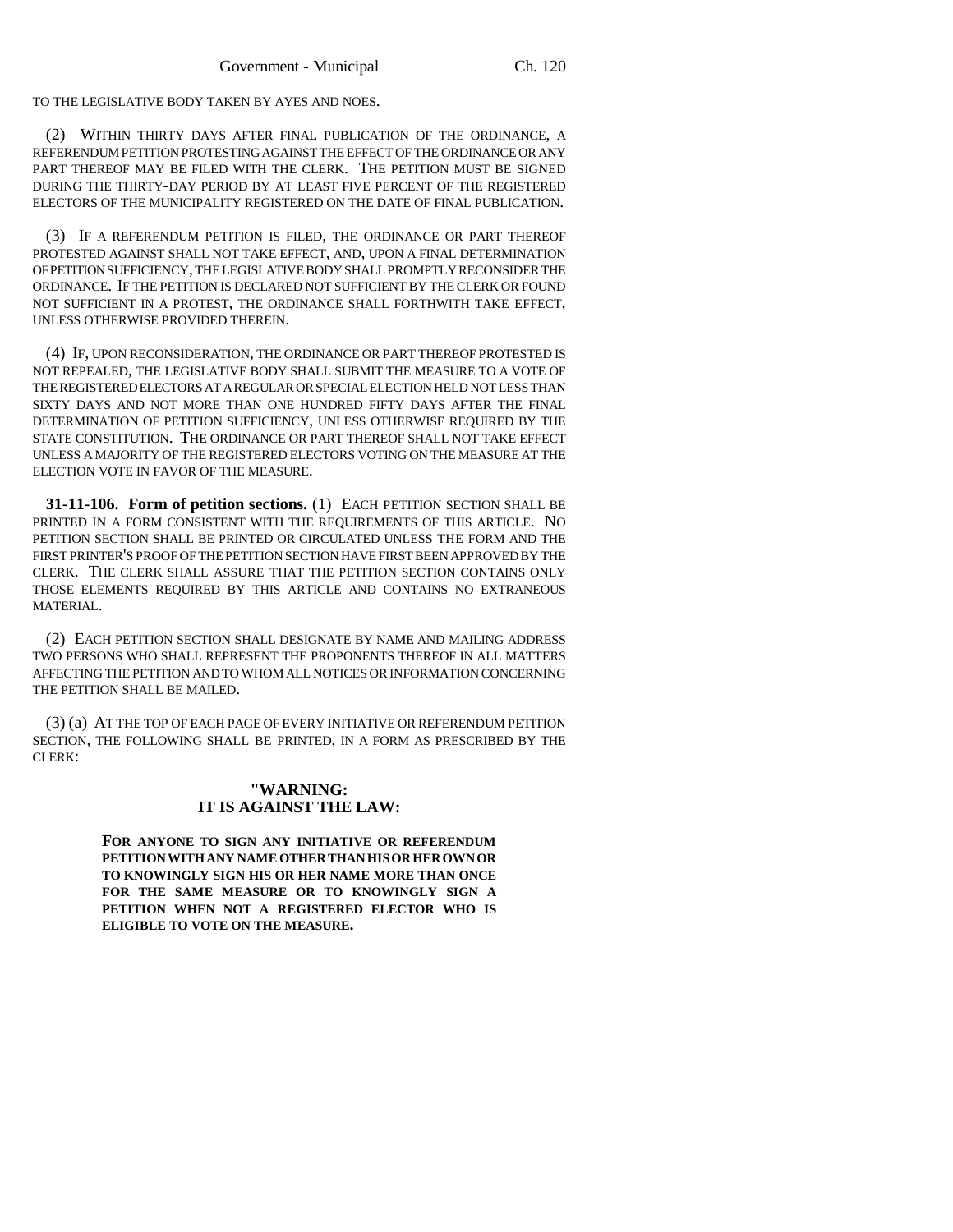## **DO NOT SIGN THIS PETITION UNLESS YOU ARE A REGISTERED ELECTOR AND ELIGIBLE TO VOTE ON THIS MEASURE.**

## **TO BE A REGISTERED ELECTOR, YOU MUST BE A CITIZEN OF COLORADO AND REGISTERED TO VOTE.**

## **DO NOT SIGN THIS PETITION UNLESS YOU HAVE READ OR HAVE HAD READ TO YOU THE PROPOSED INITIATIVE OR REFERRED MEASURE OR THE SUMMARY IN ITS ENTIRETY AND UNDERSTAND ITS MEANING."**

(b) A SUMMARY OF THE PROPOSED INITIATIVE OR ORDINANCE THAT IS THE SUBJECT OF A REFERENDUM PETITION SHALL BE PRINTED FOLLOWING THE WARNING ON EACH PAGE OF A PETITION SECTION. THE SUMMARY SHALL BE TRUE AND IMPARTIAL AND SHALL NOT BE AN ARGUMENT, OR LIKELY TO CREATE PREJUDICE, EITHER FOR OR AGAINST THE MEASURE. THE SUMMARY SHALL BE PREPARED BY THE CLERK.

(c) THE FULL TEXT OF THE PROPOSED INITIATED MEASURE OR ORDINANCE THAT IS THE SUBJECT OF A REFERENDUM PETITION SHALL BE PRINTED FOLLOWING THE SUMMARY ON THE FIRST PAGE OR PAGES OF THE PETITION SECTION THAT PRECEDE THE SIGNATURE PAGE. NOTWITHSTANDING THE REQUIREMENT OF PARAGRAPH (a) OF THIS SUBSECTION (3), IF THE TEXT OF THE PROPOSED INITIATED MEASURE OR ORDINANCE REQUIRES MORE THAN ONE PAGE OF A PETITION SECTION, THE WARNING AND SUMMARY NEED NOT APPEAR AT THE TOP OF OTHER THAN THE INITIAL TEXT PAGE.

(d) THE SIGNATURE PAGES SHALL CONSIST OF THE WARNING AND THE SUMMARY, FOLLOWED BY RULED LINES NUMBERED CONSECUTIVELY FOR REGISTERED ELECTORS' SIGNATURES. IF A PETITION SECTION CONTAINS MULTIPLE SIGNATURE PAGES, ALL SIGNATURE LINES SHALL BE NUMBERED CONSECUTIVELY, FROM THE FIRST SIGNATURE PAGE THROUGH THE LAST. THE SIGNATURE PAGES SHALL FOLLOW THE PAGE OR PAGES ON WHICH THE FULL TEXT OF THE PROPOSED INITIATED MEASURE OR ORDINANCE THAT IS THE SUBJECT OF THE REFERENDUM PETITION IS PRINTED.

(e) (I) FOLLOWING THE SIGNATURE PAGES OF EACH PETITION SECTION, THERE SHALL BE ATTACHED A SIGNED, NOTARIZED, AND DATED AFFIDAVIT EXECUTED BY THE REGISTERED ELECTOR WHO CIRCULATED THE PETITION SECTION, WHICH SHALL INCLUDE THE FOLLOWING:

(A) THE ELECTOR'S PRINTED NAME, THE ADDRESS AT WHICH HE OR SHE RESIDES, INCLUDING THE STREET NAME AND NUMBER, THE MUNICIPALITY, THE COUNTY, AND THE DATE HE OR SHE SIGNED THE AFFIDAVIT;

(B) THAT HE OR SHE HAS READ AND UNDERSTANDS THE LAWS GOVERNING THE CIRCULATION OF PETITION;

(C) THAT HE OR SHE WAS A REGISTERED ELECTOR AT THE TIME THE SECTION OF THE PETITION WAS CIRCULATED AND SIGNED BY THE LISTED ELECTORS;

(D) THAT HE OR SHE CIRCULATED THE SECTION OF THE PETITION;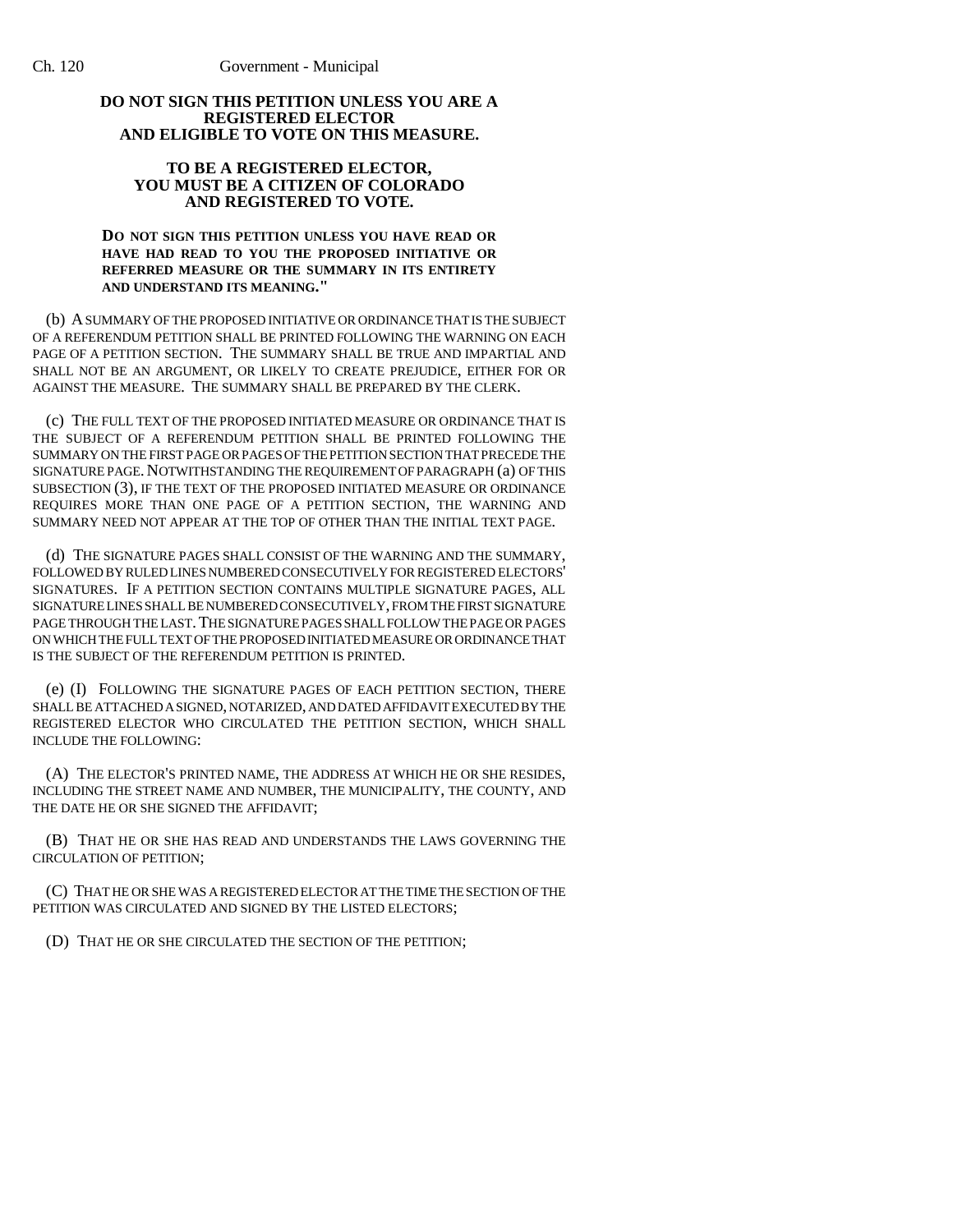(E) THAT EACH SIGNATURE THEREON WAS AFFIXED IN THE CIRCULATOR'S PRESENCE;

(F) THAT EACH SIGNATURE THEREON IS THE SIGNATURE OF THE PERSON WHOSE NAME IT PURPORTS TO BE;

(G) THAT TO THE BEST OF THE CIRCULATOR'S KNOWLEDGE AND BELIEF, EACH OF THE PERSONS SIGNING THE PETITION SECTION WAS, AT THE TIME OF SIGNING, A REGISTERED ELECTOR; AND

(H) THAT HE OR SHE HAS NOT PAID OR WILL NOT IN THE FUTURE PAY AND THAT HE OR SHE BELIEVES THAT NO OTHER PERSON HAS PAID OR WILL PAY, DIRECTLY OR INDIRECTLY, ANY MONEY OR OTHER THING OF VALUE TO ANY SIGNER FOR THE PURPOSE OF INDUCING OR CAUSING SUCH SIGNER TO AFFIX HIS OR HER SIGNATURE TO THE PETITION.

(II) THE CLERK SHALL NOT ACCEPT FOR FILING ANY SECTION OF A PETITION THAT DOES NOT HAVE ATTACHED THERETO THE NOTARIZED AFFIDAVIT REQUIRED BY SUBPARAGRAPH (I) OF PARAGRAPH (e) OF THIS SUBSECTION (3). ANY DISASSEMBLY OF A SECTION OF THE PETITION THAT HAS THE EFFECT OF SEPARATING THE AFFIDAVIT FROM THE SIGNATURE PAGE OR PAGES SHALL RENDER THAT SECTION OF THE PETITION INVALID AND OF NO FORCE AND EFFECT.

(III) ANY SIGNATURE ADDED TO A SECTION OF A PETITION AFTER THE AFFIDAVIT HAS BEEN EXECUTED SHALL BE INVALID.

(4) ALL SECTIONS OF ANY PETITION SHALL BE PRENUMBERED SERIALLY.

(5) ANY PETITION SECTION THAT FAILS TO CONFORM TO THE REQUIREMENTS OF THIS ARTICLE OR THAT IS CIRCULATED IN A MANNER OTHER THAN THAT PERMITTED BY THIS ARTICLE SHALL BE INVALID.

**31-11-107. Circulators - requirements.** THE CIRCULATION OF ANY PETITION SECTION OTHER THAN PERSONALLY BY A CIRCULATOR IS PROHIBITED. NO SECTION OF A PETITION FOR ANY INITIATIVE OR REFERENDUM MEASURE SHALL BE CIRCULATED BY ANY PERSON WHO IS NOT A REGISTERED ELECTOR AND AT LEAST EIGHTEEN YEARS OF AGE AT THE TIME THE SECTION IS CIRCULATED.

**31-11-108. Signatures.** ANY INITIATIVE OR REFERENDUM PETITION SHALL BE SIGNED ONLY BY REGISTERED ELECTORS WHO ARE ELIGIBLE TO VOTE ON THE MEASURE. EACH REGISTERED ELECTOR SHALL SIGN HIS OR HER OWN SIGNATURE AND SHALL PRINT HIS OR HER NAME, THE ADDRESS AT WHICH HE OR SHE RESIDES, INCLUDING THE STREET NUMBER AND NAME, THE CITY OR TOWN, THE COUNTY, AND THE DATE OF SIGNING. EACH REGISTERED ELECTOR SIGNING A PETITION SHALL BE ENCOURAGED BY THE CIRCULATOR OF THE PETITION TO SIGN THE PETITION IN INK. IN THE EVENT A REGISTERED ELECTOR IS PHYSICALLY DISABLED OR IS ILLITERATE AND WISHES TO SIGN THE PETITION, THE ELECTOR SHALL SIGN OR MAKE HIS OR HER MARK IN THE SPACE SO PROVIDED. ANY PERSON, BUT NOT A CIRCULATOR, MAY ASSIST THE DISABLED OR ILLITERATE ELECTOR IN COMPLETING THE REMAINING INFORMATION REQUIRED BY THIS SECTION. THE PERSON PROVIDING ASSISTANCE SHALL SIGN HIS OR HER NAME AND ADDRESS AND SHALL STATE THAT SUCH ASSISTANCE WAS GIVEN TO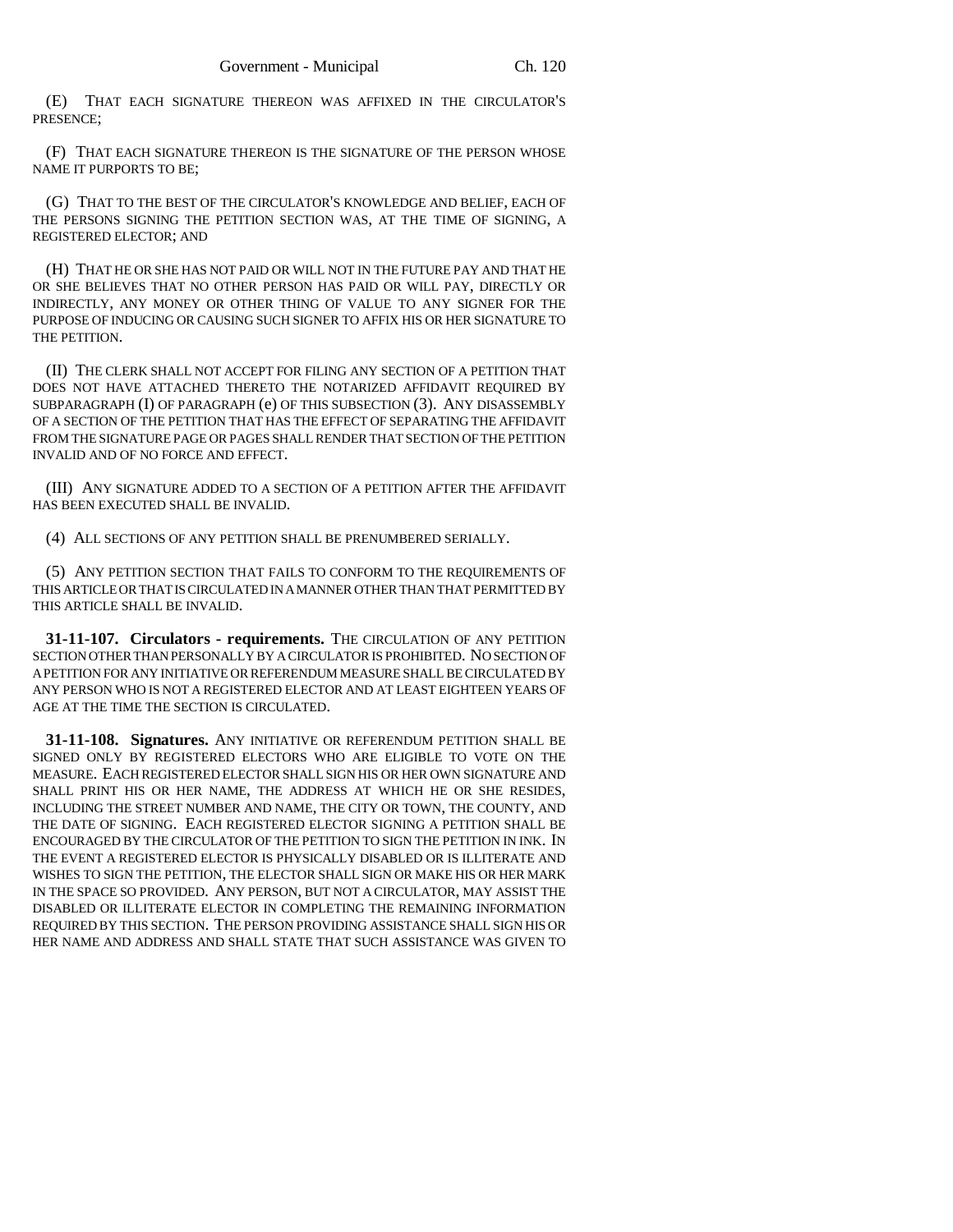THE DISABLED OR ILLITERATE ELECTOR.

**31-11-109. Signature verification - statement of sufficiency.** (1) THE CLERK SHALL INSPECT TIMELY FILED INITIATIVE OR REFERENDUM PETITIONS AND THE ATTACHED AFFIDAVITS, AND MAY DO SO BY EXAMINING THE INFORMATION ON SIGNATURE LINES FOR PATENT DEFECTS, BY COMPARING THE INFORMATION ON SIGNATURE LINES AGAINST A LIST OF REGISTERED ELECTORS PROVIDED BY THE COUNTY, OR BY OTHER REASONABLE MEANS.

(2) AFTER EXAMINING THE PETITION, THE CLERK SHALL ISSUE A STATEMENT AS TO WHETHER A SUFFICIENT NUMBER OF VALID SIGNATURES HAVE BEEN SUBMITTED. A COPY OF THE STATEMENT SHALL BE MAILED TO THE PERSONS DESIGNATED AS REPRESENTING THE PETITION PROPONENTS PURSUANT TO SECTION 31-11-106 (2).

(3) THE STATEMENT OF SUFFICIENCY OR INSUFFICIENCY SHALL BE ISSUED NO LATER THAN THIRTY CALENDAR DAYS AFTER THE PETITION HAS BEEN FILED. IF THE CLERK FAILS TO ISSUE A STATEMENT WITHIN THIRTY CALENDAR DAYS, THE PETITION SHALL BE DEEMED SUFFICIENT.

**31-11-110. Protest.** (1) WITHIN THIRTY DAYS AFTER AN INITIATIVE OR REFERENDUM PETITION IS FILED, A PROTEST IN WRITING UNDER OATH MAY BE FILED IN THE OFFICE OF THE CLERK BY ANY REGISTERED ELECTOR WHO RESIDES IN THE MUNICIPALITY, SETTING FORTH SPECIFICALLY THE GROUNDS FOR SUCH PROTEST. THE GROUNDS FOR PROTEST MAY INCLUDE, BUT SHALL NOT BE LIMITED TO, THE FAILURE OF ANY PORTION OF A PETITION OR CIRCULATOR AFFIDAVIT TO MEET THE REQUIREMENTS OF THIS ARTICLE. NO SIGNATURE MAY BE CHALLENGED THAT IS NOT IDENTIFIED IN THE PROTEST BY SECTION AND LINE NUMBER. THE CLERK SHALL FORTHWITH MAIL A COPY OF SUCH PROTEST TO THE PERSONS DESIGNATED AS REPRESENTING THE PETITION PROPONENTS PURSUANT TO SECTION 31-11-106(2) AND TO THE PROTESTER, TOGETHER WITH A NOTICE FIXING A TIME FOR HEARING SUCH PROTEST THAT IS NOT LESS THAN FIVE OR MORE THAN TEN DAYS AFTER SUCH NOTICE IS MAILED.

(2) THE COUNTY CLERK SHALL FURNISH A REQUESTING PROTESTER WITH A LIST OF THE REGISTERED ELECTORS IN THE MUNICIPALITY AND SHALL CHARGE A FEE TO COVER THE COST OF FURNISHING THE LIST.

(3) EVERY HEARING SHALL BE HELD BEFORE THE CLERK WITH WHOM SUCH PROTEST IS FILED. THE CLERK SHALL SERVE AS HEARING OFFICER UNLESS SOME OTHER PERSON IS DESIGNATED BY THE LEGISLATIVE BODY AS THE HEARING OFFICER, AND THE TESTIMONY IN EVERY SUCH HEARING SHALL BE UNDER OATH. THE HEARING OFFICER SHALL HAVE THE POWER TO ISSUE SUBPOENAS AND COMPEL THE ATTENDANCE OF WITNESSES. THE HEARING SHALL BE SUMMARY AND NOT SUBJECT TO DELAY AND SHALL BE CONCLUDED WITHIN SIXTY DAYS AFTER THE PETITION IS FILED. NO LATER THAN FIVE DAYS AFTER THE CONCLUSION OF THE HEARING, THE HEARING OFFICER SHALL ISSUE A WRITTEN DETERMINATION OF WHETHER THE PETITION IS SUFFICIENT OR NOT SUFFICIENT. IF THE HEARING OFFICER DETERMINES THAT A PETITION IS NOT SUFFICIENT, THE OFFICER SHALL IDENTIFY THOSE PORTIONS OF THE PETITION THAT ARE NOT SUFFICIENT AND THE REASONS THEREFOR. THE RESULT OF THE HEARING SHALL BE FORTHWITH CERTIFIED TO THE PROTESTER AND TO THE PERSONS DESIGNATED AS REPRESENTING THE PETITION PROPONENTS PURSUANT TO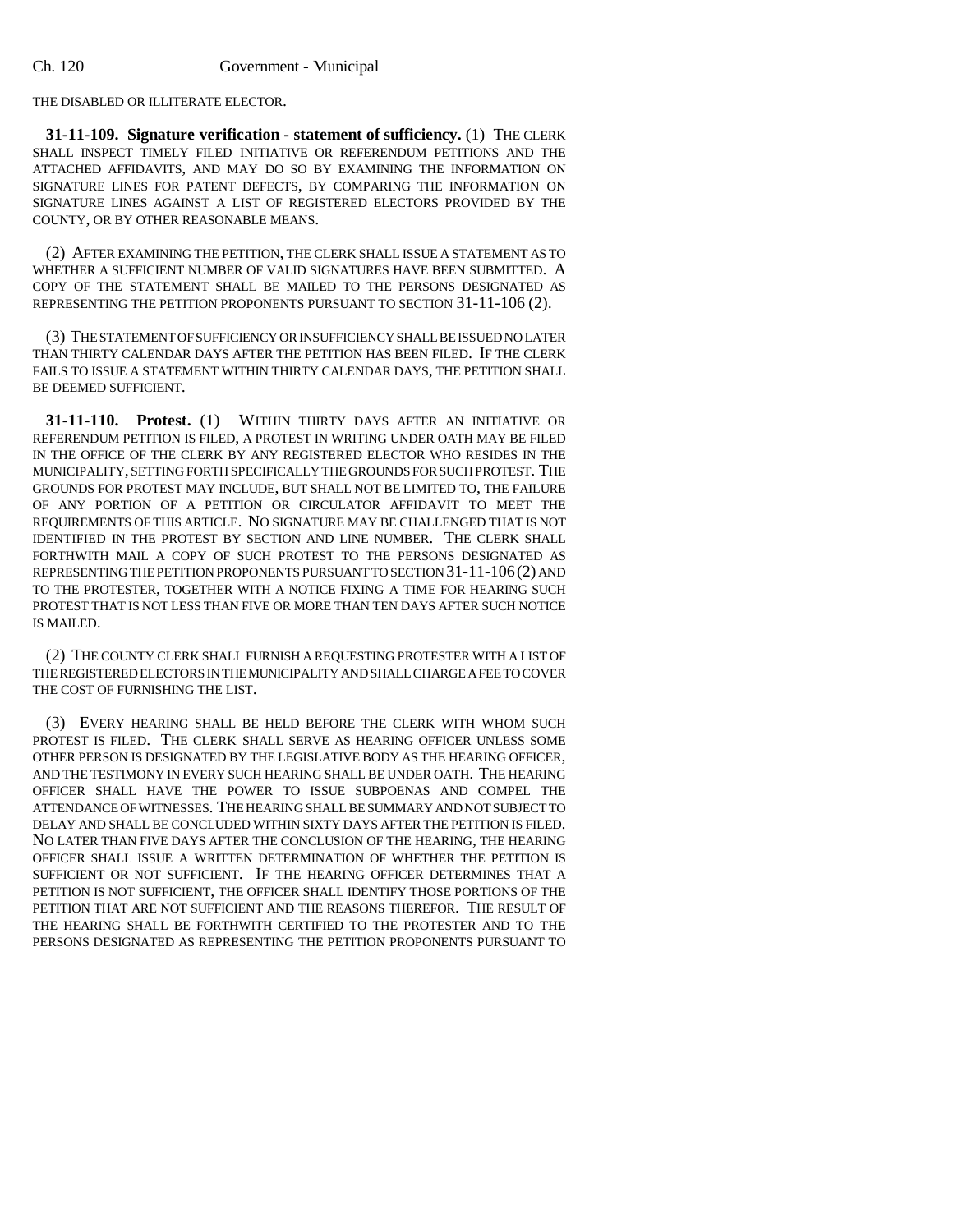SECTION 31-11-106 (2). THE DETERMINATION AS TO PETITION SUFFICIENCY MAY BE REVIEWED BY THE DISTRICT COURT FOR THE COUNTY IN WHICH SUCH MUNICIPALITY OR PORTION THEREOF IS LOCATED UPON APPLICATION OF THE PROTESTER, THE PERSONS DESIGNATED AS REPRESENTING THE PETITION PROPONENTS PURSUANT TO SECTION 31-11-106(2), OR THE MUNICIPALITY, BUT SUCH REVIEW SHALL BE HAD AND DETERMINED FORTHWITH.

**31-11-111. Initiatives, referenda, and referred measures - ballot titles.** (1) AFTER AN ELECTION HAS BEEN ORDERED PURSUANT TO SECTION 31-11-104 OR 31-11-105, THE LEGISLATIVE BODY OF THE MUNICIPALITY OR ITS DESIGNEE SHALL PROMPTLY FIX A BALLOT TITLE FOR EACH INITIATIVE OR REFERENDUM.

(2) THE LEGISLATIVE BODY OF ANY MUNICIPALITY MAY, WITHOUT RECEIPT OF ANY PETITION, SUBMIT ANY PROPOSED OR ADOPTED ORDINANCE OR RESOLUTION OR ANY QUESTION TO A VOTE OF THE REGISTERED ELECTORS OF THE MUNICIPALITY. THE LEGISLATIVE BODY OF THE MUNICIPALITY OR ITS DESIGNEE SHALL FIX A BALLOT TITLE FOR THE REFERRED MEASURE.

(3) IN FIXING THE BALLOT TITLE, THE LEGISLATIVE BODY OR ITS DESIGNEE SHALL CONSIDER THE PUBLIC CONFUSION THAT MIGHT BE CAUSED BY MISLEADING TITLES AND SHALL, WHENEVER PRACTICABLE, AVOID TITLES FOR WHICH THE GENERAL UNDERSTANDING OF THE EFFECT OF A "YES" OR "NO" VOTE WOULD BE UNCLEAR. THE BALLOT TITLE SHALL NOT CONFLICT WITH THOSE TITLES SELECTED FOR ANY OTHER MEASURE THAT WILL APPEAR ON THE MUNICIPAL BALLOT IN THE SAME ELECTION. THE BALLOT TITLE SHALL CORRECTLY AND FAIRLY EXPRESS THE TRUE INTENT AND MEANING OF THE MEASURE.

(4) ANY PROTEST CONCERNING A BALLOT TITLE SHALL BE CONDUCTED AS PROVIDED BY LOCAL CHARTER, ORDINANCE, OR RESOLUTION.

**31-11-112. Petitions - not election materials - no bilingual requirement.** THE GENERAL ASSEMBLY HEREBY DETERMINES THAT INITIATIVE AND REFERENDUM PETITIONS ARE NOT ELECTION MATERIALS OR INFORMATION COVERED BY THE FEDERAL "VOTING RIGHTS ACT OF 1965", AND ARE THEREFORE NOT REQUIRED TO BE PRINTED IN ANY LANGUAGE OTHER THAN ENGLISH IN ORDER TO BE CIRCULATED IN ANY MUNICIPALITY IN COLORADO.

**31-11-113. Receiving money to circulate petitions - filing.** THE PROPONENTS OF THE PETITION SHALL FILE WITH THE CLERK A REPORT DISCLOSING THE AMOUNT PAID PER SIGNATURE AND THE TOTAL AMOUNT PAID TO EACH CIRCULATOR. THE FILING SHALL BE MADE AT THE SAME TIME THE PETITION IS FILED WITH THE CLERK. ANY PAYMENT MADE TO CIRCULATORS IS AN EXPENDITURE UNDER ARTICLE 45 OF TITLE 1, C.R.S.

#### **31-11-114. Unlawful acts - penalty.** (1) IT IS UNLAWFUL:

(a) FOR ANY PERSON WILLFULLY AND KNOWINGLY TO CIRCULATE OR CAUSE TO BE CIRCULATED OR SIGN OR PROCURE TO BE SIGNED ANY PETITION BEARING THE NAME, DEVICE, OR MOTTO OF ANY PERSON, ORGANIZATION, ASSOCIATION, LEAGUE, OR POLITICAL PARTY, OR PURPORTING IN ANY WAY TO BE ENDORSED, APPROVED, OR SUBMITTED BY ANY PERSON, ORGANIZATION, ASSOCIATION, LEAGUE, OR POLITICAL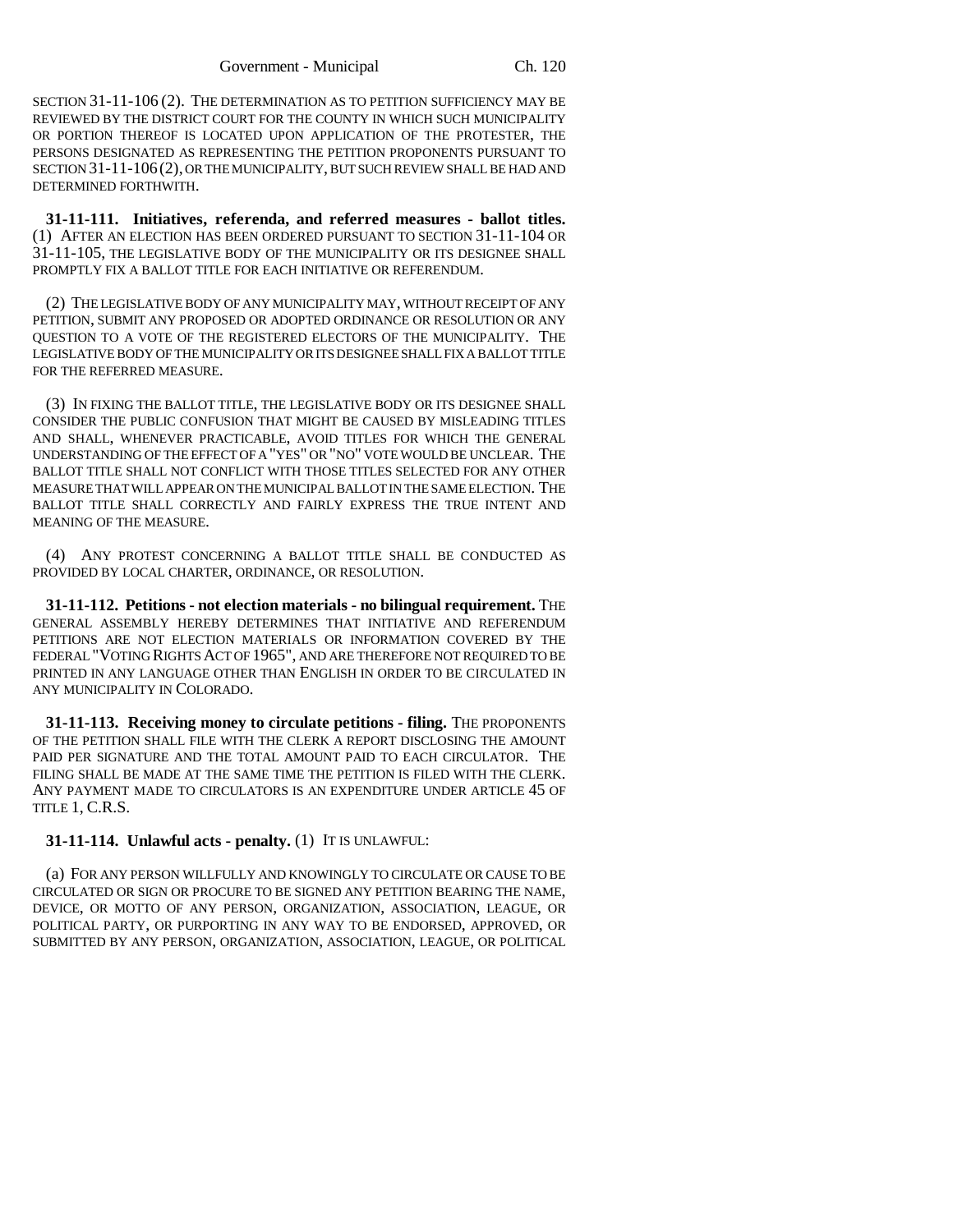PARTY, WITHOUT THE WRITTEN CONSENT, APPROVAL, AND AUTHORIZATION OF THE PERSON, ORGANIZATION, ASSOCIATION, LEAGUE, OR POLITICAL PARTY;

(b) FOR ANY PERSON TO SIGN ANY NAME OTHER THAN HIS OR HER OWN NAME TO ANY PETITION OR KNOWINGLY TO SIGN HIS OR HER NAME MORE THAN ONCE FOR THE SAME MEASURE AT ONE ELECTION;

(c) FOR ANY PERSON KNOWINGLY TO SIGN ANY PETITION RELATING TO AN INITIATIVE OR REFERENDUM IN A MUNICIPALITY WHO IS NOT A REGISTERED ELECTOR OF THAT MUNICIPALITY AT THE TIME OF SIGNING THE PETITION;

(d) FOR ANY PERSON TO SIGN ANY AFFIDAVIT AS CIRCULATOR WITHOUT KNOWING OR REASONABLY BELIEVING THE STATEMENTS MADE IN THE AFFIDAVIT TO BE TRUE;

(e) FOR ANY PERSON TO CERTIFY THAT AN AFFIDAVIT ATTACHED TO A PETITION WAS SUBSCRIBED OR SWORN TO BEFORE HIM OR HER UNLESS IT WAS SO SUBSCRIBED AND SWORN TO BEFORE HIM OR HER AND UNLESS THE PERSON SO CERTIFYING IS DULY QUALIFIED UNDER THE LAWS OF THIS STATE TO ADMINISTER AN OATH;

(f) FOR ANY OFFICER OR PERSON TO DO WILLFULLY, OR WITH ANOTHER OR OTHERS CONSPIRE, OR AGREE, OR CONFEDERATE TO DO, ANY ACT THAT HINDERS, DELAYS, OR IN ANY WAY INTERFERES WITH THE CALLING, HOLDING, OR CONDUCTING OF ANY ELECTION PERMITTED UNDER THE INITIATIVE AND REFERENDUM POWERS RESERVED BY THE PEOPLE IN SECTION 1 OF ARTICLE V OF THE STATE CONSTITUTION OR WITH THE REGISTERING OF ELECTORS THEREFOR;

(g) FOR ANY OFFICER TO DO WILLFULLY ANY ACT THAT SHALL CONFUSE OR TEND TO CONFUSE THE ISSUES SUBMITTED OR PROPOSED TO BE SUBMITTED AT ANY ELECTION OR REFUSE TO SUBMIT ANY PETITION IN THE FORM PRESENTED FOR SUBMISSION AT ANY ELECTION;

(h) FOR ANY OFFICER OR PERSON TO VIOLATE WILLFULLY ANY PROVISION OF THIS ARTICLE.

(2) ANY PERSON, UPON CONVICTION OF A VIOLATION OF ANY PROVISION OF THIS SECTION, SHALL BE PUNISHED BY A FINE OF NOT MORE THAN FIVE HUNDRED DOLLARS, OR BY IMPRISONMENT FOR NOT MORE THAN ONE YEAR IN THE COUNTY JAIL, OR BY BOTH SUCH FINE AND IMPRISONMENT.

**31-11-115. Tampering with initiative or referendum petition.** (1) ANY PERSON COMMITS A CLASS 2 MISDEMEANOR WHO:

(a) WILLFULLY DESTROYS, DEFACES, MUTILATES, OR SUPPRESSES ANY INITIATIVE OR REFERENDUM PETITION;

(b) WILLFULLY NEGLECTS TO FILE OR DELAYS THE DELIVERY OF THE INITIATIVE OR REFERENDUM PETITION;

(c) CONCEALS OR REMOVES ANY INITIATIVE OR REFERENDUM PETITION FROM THE POSSESSION OF THE PERSON AUTHORIZED BY LAW TO HAVE CUSTODY OF THE PETITION;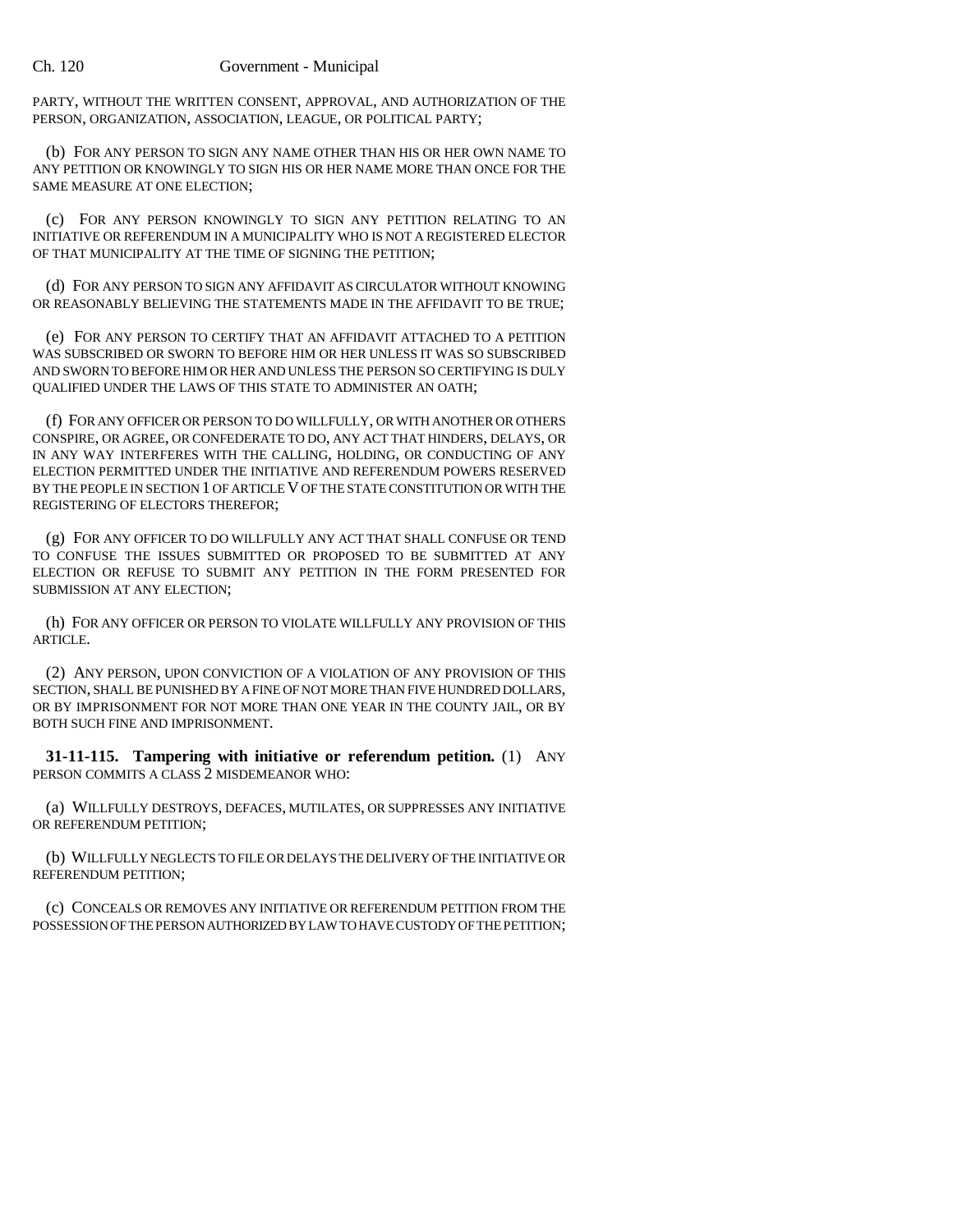(d) ADDS, AMENDS, ALTERS, OR IN ANY WAY CHANGES THE INFORMATION ON THE PETITION AS PROVIDED BY THE ELECTOR; OR

(e) AIDS, COUNSELS, PROCURES, OR ASSISTS ANY PERSON IN DOING ANY OF SUCH ACTS.

(2) ANY PERSON CONVICTED OF COMMITTING SUCH A MISDEMEANOR SHALL BE PUNISHED BY A FINE OF NOT MORE THAN ONE THOUSAND DOLLARS, OR BY IMPRISONMENT IN THE COUNTY JAIL FOR NOT MORE THAN ONE YEAR, OR BY BOTH SUCH FINE AND IMPRISONMENT.

(3) THIS SECTION SHALL NOT PRECLUDE A CIRCULATOR FROM STRIKING A COMPLETE LINE ON THE PETITION IF THE CIRCULATOR BELIEVES THE LINE TO BE INVALID.

**31-11-116. Enforcement.** (1) ANY PERSON MAY FILE WITH THE DISTRICT ATTORNEY AN AFFIDAVIT STATING THE NAME OF ANY PERSON WHO HAS VIOLATED ANY OF THE PROVISIONS OF THIS ARTICLE AND STATING THE FACTS THAT CONSTITUTE THE ALLEGED OFFENSE. UPON THE FILING OF SUCH AFFIDAVIT, THE DISTRICT ATTORNEY SHALL FORTHWITH INVESTIGATE, AND, IF REASONABLE GROUNDS APPEAR THEREFOR, THE DISTRICT ATTORNEY SHALL PROSECUTE THE SAME.

(2) THE ATTORNEY GENERAL OF THE STATE SHALL HAVE EQUAL POWER WITH DISTRICT ATTORNEYS TO FILE INFORMATION OR COMPLAINTS AGAINST ANY PERSON FOR VIOLATING ANY PROVISION OF THIS ARTICLE.

**31-11-117. Retention of petitions.** AFTER A PERIOD OF THREE YEARS FROM THE TIME OF SUBMISSION OF THE PETITIONS TO THE CLERK, IF IT IS DETERMINED THAT THE RETENTION OF THE PETITIONS IS NO LONGER NECESSARY, THE CLERK MAY DESTROY THE PETITIONS.

**SECTION 2.** 1-40-102 (3), (4), (5), (6), (7), and (9), Colorado Revised Statutes, 1980 Repl. Vol., as amended, are amended to read:

**1-40-102. Definitions.** As used in this article, unless the context otherwise requires:

(3) "Designated election official" means the secretary of state for all statewide ballot issues and, for local ballot issues, the municipal clerk, a member of a governing board, the secretary of the board, the county clerk and recorder, or any other person who is responsible for conducting a ballot issue election.

(4) "Draft" means the typewritten proposed text of the initiative which, if passed, becomes the actual language of the constitution OR statute, charter provision, or ordinance, together with language concerning placement of the measure in the constitution OR statutes. charter, or ordinances.

(5) "Local ballot issue" means any ballot issue other than a statewide ballot issue.

(6) "Section" means a bound compilation of initiative forms approved by the designated election official SECRETARY OF STATE, which shall include pages that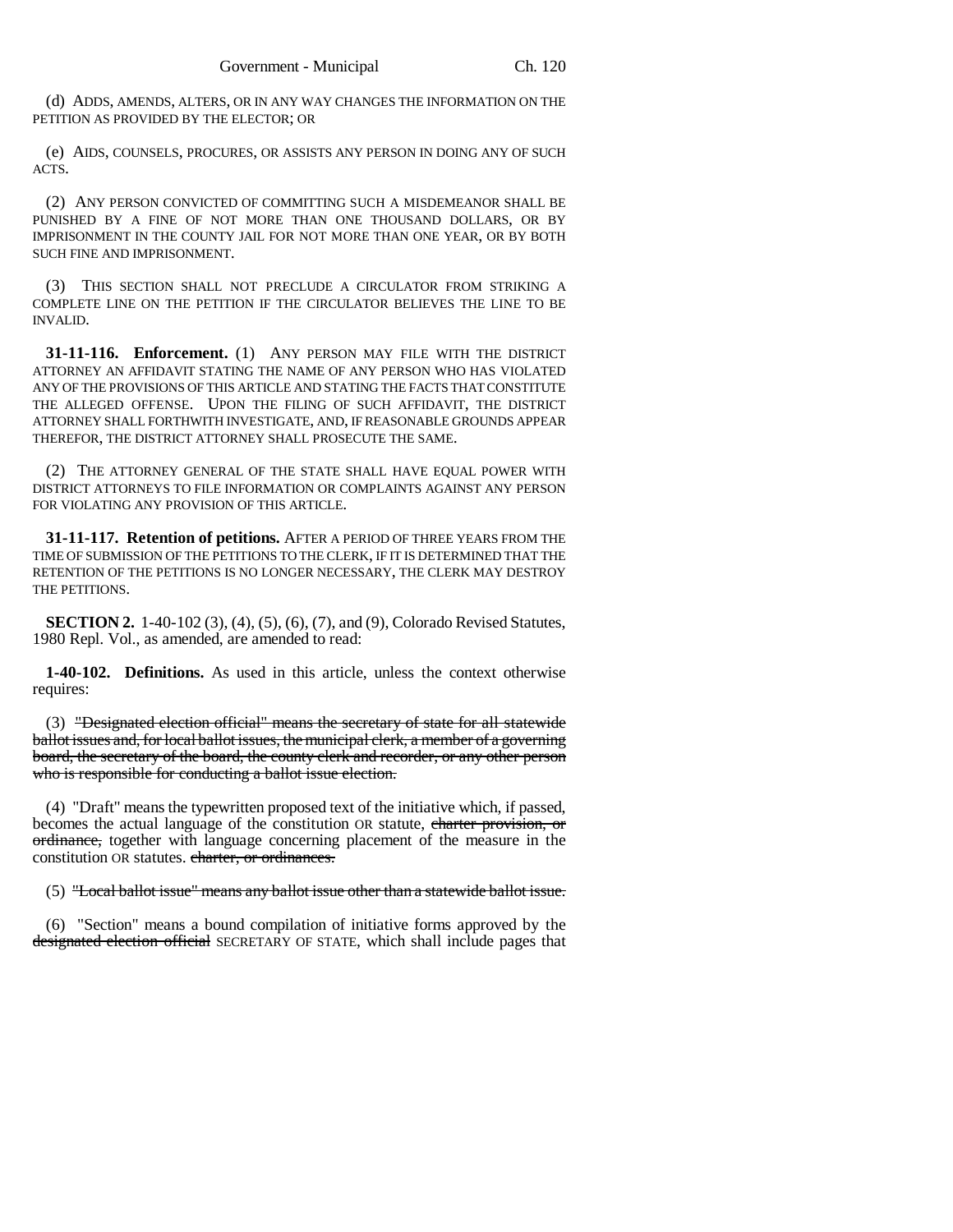contain the warning required by section  $1-40-110(1)$ , the title, the summary and the ballot title BALLOT TITLE AND SUMMARY, if the measure is for a statewide ballot issue, and a copy of the proposed measure; succeeding pages that contain the warning, the ballot title, or, in the case of a local ballot issue, the title, and ruled lines numbered consecutively for registered electors' signatures; and a final page that contains the affidavit required by section 1-40-111 (2). Each section shall be consecutively prenumbered by the petitioner prior to circulation.

(7) "Statewide ballot issue" means any ballot issue that may be voted on by all registered electors in the state.

(9) "Summary" means a condensed statement as to the intent of the proposed law ordinance, charter provision, or constitutional amendment.

**SECTION 3.** 1-40-103, Colorado Revised Statutes, 1980 Repl. Vol., as amended, is amended to read:

**1-40-103. Applicability of article.** (1) This article shall apply to all STATE ballot issues that are authorized by the state constitution unless otherwise provided by statute, charter, or ordinance.

(2) THE LAWS PERTAINING TO MUNICIPAL INITIATIVES, REFERENDA, AND REFERRED MEASURES ARE GOVERNED BY THE PROVISIONS OF ARTICLE 11 OF TITLE 31, C.R.S.

**SECTION 4.** 1-40-106 (1), (2), and (3) (a), Colorado Revised Statutes, 1980 Repl. Vol., as amended, are amended to read:

**1-40-106. Title board - meetings - summary, titles, and submission clause.** (1) For statewide ballot issues, beginning with the first submission of a draft after an election, the secretary of state shall convene a title board consisting of the secretary of state, the attorney general, and the director of the office of legislative legal services or the director's designee. The title board, by majority vote, shall proceed to designate and fix a proper fair title for each proposed law or constitutional amendment, together with a submission clause, at public meetings to be held at 2 p.m. on the first and third Wednesdays of each month in which a draft or a motion for reconsideration has been submitted to the secretary of state. To be considered at such meeting, a draft shall be submitted to the secretary of state no later than 3 p.m. on the twelfth day before the meeting at which the draft is to be considered by the title board. The first meeting of the title board shall be held no sooner than the first Wednesday in December after an election, and the last meeting shall be held no later than the third Wednesday in May in the year in which the measure is to be voted on.

(2) For local ballot issues, unless otherwise provided by charter or ordinance, the title board shall consist of the designated election official and the governing board of the political subdivision and shall meet at the regularly scheduled meetings of the governing board. The title board shall by resolution fix a proper fair title for each proposed measure substantially as provided in paragraph (b) of subsection (3) of this section. The governing board may designate when drafts of the text of the proposed amendment shall be submitted to the designated election official prior to the meeting at which the title is to be fixed.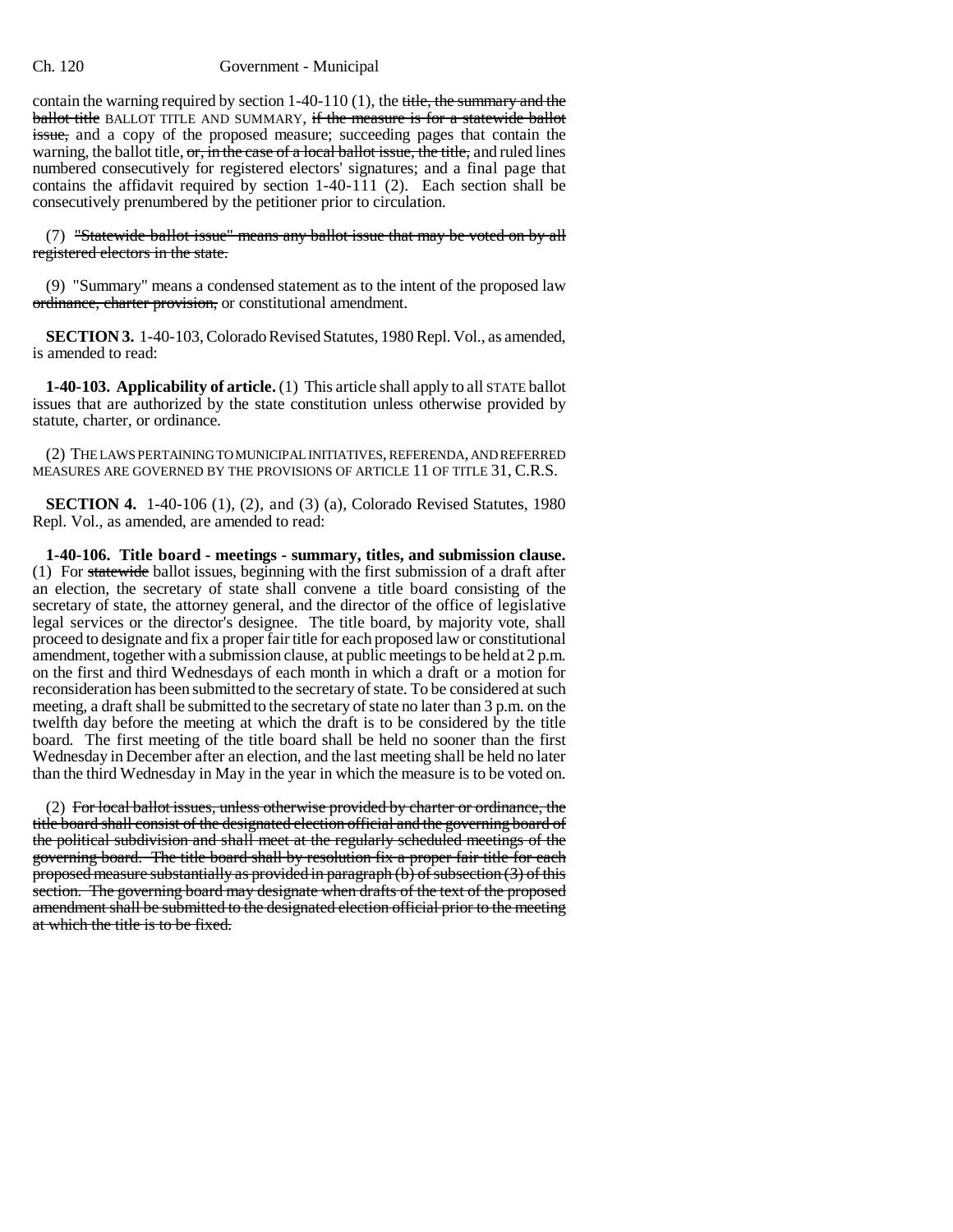$(3)$  (a) The title board for statewide ballot issues shall prepare a clear, concise summary of the proposed law or constitutional amendment. The summary shall be true and impartial and shall not be an argument, nor likely to create prejudice, either for or against the measure. The title board may request assistance in the preparation of the summary from the legislative council and, if, in the opinion of the title board, the proposed law or constitutional amendment will have a fiscal impact on the state or any of its political subdivisions, shall request assistance in such matter from the office of state planning and budgeting or the department of local affairs. When the title board requests fiscal impact information from the office of state planning and budgeting or the department of local affairs, the fiscal impact information shall be filed with the secretary of state by 12 noon on the Friday before the meeting of the title board at which the draft is to be considered. The legislative council, the office of state planning and budgeting, and the department of local affairs shall furnish any assistance so requested, and the summary shall include an estimate of any such fiscal impact, together with an explanation thereof.

**SECTION 5.** 1-40-107 (1) and (7), Colorado Revised Statutes, 1980 Repl. Vol., as amended, are amended to read:

**1-40-107. Rehearing - appeal - fees - signing.** (1) Any person presenting  $\alpha$ statewide AN initiative petition or any registered elector who is not satisfied with the titles, submission clause, and summary provided by the title board and who claims that they are unfair or that they do not fairly express the true meaning and intent of the proposed state law or constitutional amendment may file a motion for a rehearing with the secretary of state within seven days after the titles and summary are set. The motion for rehearing shall be heard at the next regularly scheduled meeting of the title board; except that, if the title board is unable to complete action on all matters scheduled for that day, consideration of any motion for rehearing may be continued to the next available day, and except that, if the titles and summary protested were set at the last meeting in May, the motion shall be heard within forty-eight hours after the motion is filed.

(7) Any hearing concerning the title of a local ballot issue shall be as provided by ordinance, resolution, or charter provision.

**SECTION 6.** 1-40-108, Colorado Revised Statutes, 1980 Repl. Vol., as amended, is amended to read:

**1-40-108. Petition - time of filing.** (1) No petition for any statewide ballot issue shall be of any effect unless filed with the secretary of state within six months from the date that the titles, submission clause, and summary have been fixed and determined pursuant to the provisions of sections 1-40-106 and 1-40-107 and unless filed with the secretary of state within the time required by the state constitution before the election at which it is to be voted upon. A petition for a statewide ballot issue for the election to be held in November of odd-numbered years shall be filed with the secretary of state within the same time before such odd-year election as is required by the state constitution for issues to be voted on at the general election. All filings under this section must be made by 3 p.m. on the day of filing.

(2) No petition for any local measure shall be of any effect unless filed with the designated election official within six months from the date the title is set.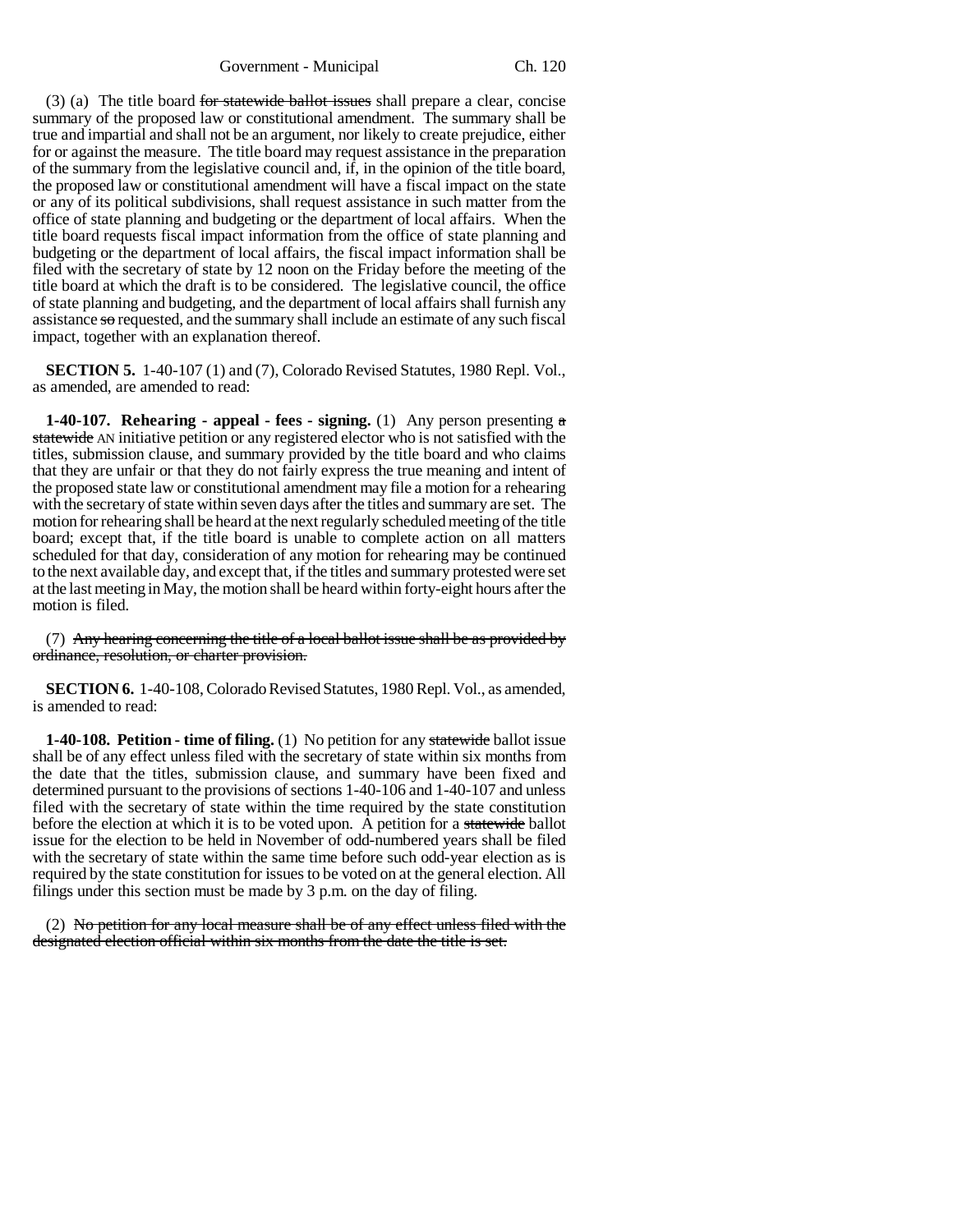**SECTION 7.** 1-40-109 (2) and (3), Colorado Revised Statutes, 1980 Repl. Vol., as amended, are amended to read:

**1-40-109. Signatures required.** (2) Unless otherwise provided by statute, charter, ordinance, or resolution, a petition to submit a local ballot issue at the next election shall be signed by eight percent of the registered electors of the local government registered on the date the form of the petition is approved by the designated election official, and the petition shall be filed with the designated election official at least ninety days prior to the date of the election.

(3) Any person who is a registered elector may sign a petition for any statewide or local ballot issue for which the elector is eligible to vote.

**SECTION 8.** The introductory portion to 1-40-110 (1), Colorado Revised Statutes, 1980 Repl. Vol., as amended, is amended to read:

**1-40-110. Warning - ballot title.** (1) At the top of each page of every initiative or referendum petition section shall be printed, in a form as prescribed by the designated election official SECRETARY OF STATE, the following:

**SECTION 9.** 1-40-111 (2), Colorado Revised Statutes, 1980 Repl. Vol., as amended, is amended to read:

**1-40-111. Signatures - affidavits.** (2) To each petition section shall be attached a signed, notarized, and dated affidavit executed by the registered elector who circulated the petition section, which shall include his or her printed name, the address at which he or she resides, including the street name and number, the city or town, the county, and the date he or she signed the affidavit; that he or she has read and understands the laws governing the circulation of petitions; that he or she was a registered elector at the time the section of the petition was circulated and signed by the listed electors; that he or she circulated the section of the petition; that each signature thereon was affixed in the circulator's presence; that each signature thereon is the signature of the person whose name it purports to be; that to the best of the circulator's knowledge and belief each of the persons signing the petition section was, at the time of signing, a registered elector; and that he or she has not paid or will not in the future pay and that he or she believes that no other person has so paid or will pay, directly or indirectly, any money or other thing of value to any signer for the purpose of inducing or causing such signer to affix his or her signature to the petition. The designated election official SECRETARY OF STATE shall not accept for filing any section of a petition which THAT does not have attached thereto the notarized affidavit required by this section. Any signature added to a section of a petition after the affidavit has been executed shall be invalid.

**SECTION 10.** 1-40-113 (1) and (3), Colorado Revised Statutes, 1980 Repl. Vol., as amended, are amended to read:

**1-40-113. Form - representatives of signers.** (1) Each section of a petition shall be printed on a form as prescribed by the designated election official SECRETARY OF STATE. No petition shall be printed, published, or otherwise circulated unless the form and the first printer's proof of the petition have been approved by the designated election official SECRETARY OF STATE. Each petition section shall designate by name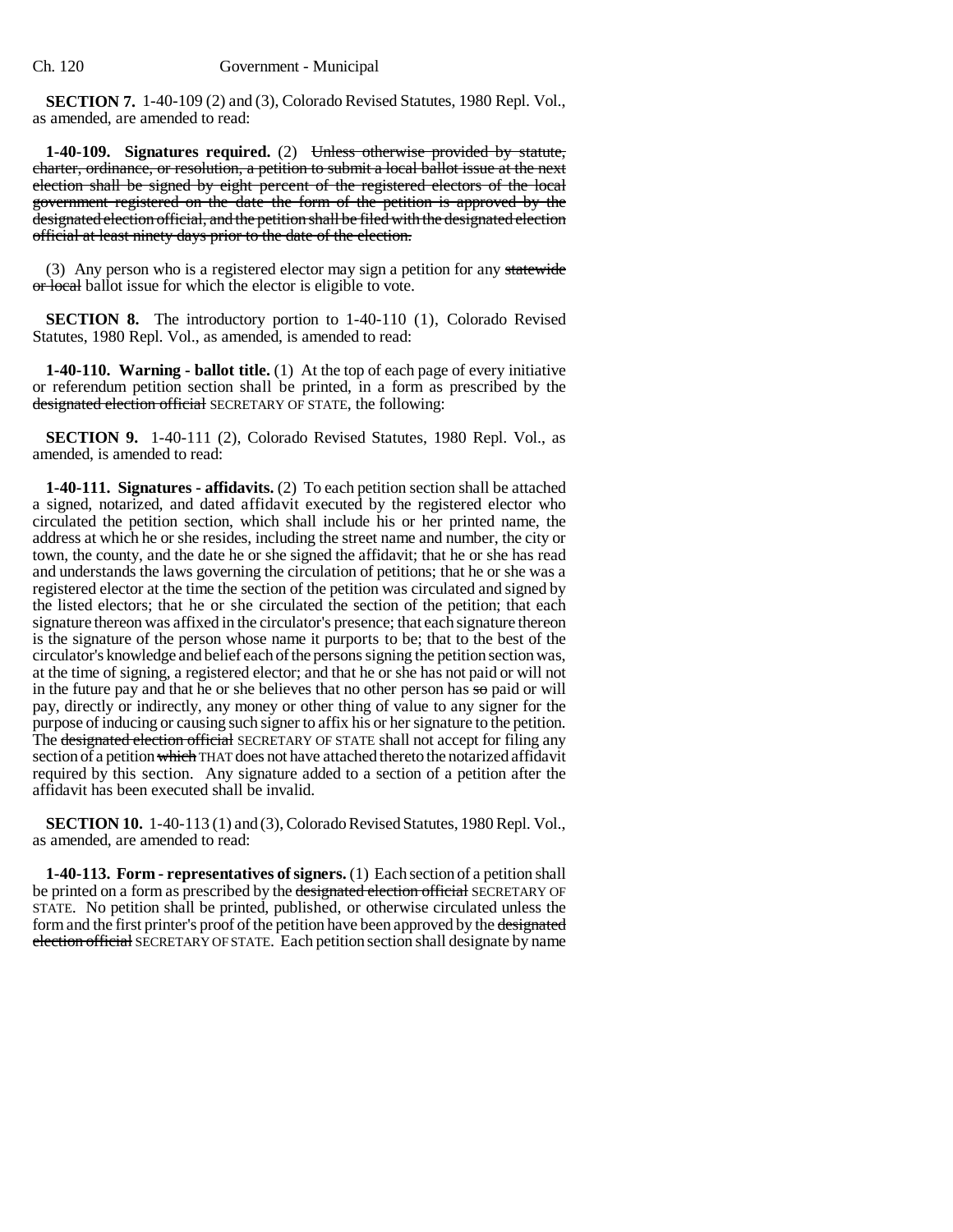Government - Municipal Ch. 120

and mailing address two persons who shall represent the signers thereof in all matters affecting the same. The designated election official SECRETARY OF STATE shall assure that the petition contains only the matters required by this article and contains no extraneous material. All sections of any petition shall be prenumbered serially, and the circulation of any petition section described by this article other than personally by a circulator is prohibited. Any petition section which THAT fails to conform to the requirements of this article or is circulated in a manner other than that permitted in this article shall be invalid.

(3) Prior to the time of filing, the persons designated in the petition to represent the signers shall bind the sections of the petition in convenient volumes consisting of one hundred sections of the petition if one hundred or more sections are available or, if less than one hundred sections are available to make a volume, consisting of all sections that are available. Each volume consisting of less than one hundred sections shall be so marked on the first page of the volume. However, any volume that contains more or less than one hundred sections, due only to the oversight of the designated representatives of the signers or their staff, shall not result in a finding of insufficiency of signatures therein. Each section of each volume shall include the affidavits required by section 1-40-111 (2), together with the sheets containing the signatures accompanying the same. These bound volumes shall be filed with the designated election official SECRETARY OF STATE.

**SECTION 11.** 1-40-115 (3), Colorado Revised Statutes, 1980 Repl. Vol., as amended, is amended to read:

**1-40-115. Ballot - voting - publication.** (3) A voter desiring to vote for the measure shall make a cross mark  $(X)$  in the blank space to the right and opposite the word "yes"; a voter desiring to vote against the measure shall make a cross mark (X) in the blank space to the right and opposite the word "no"; and the votes so marked shall be counted accordingly. Any measure approved by the people of the state shall be printed with the acts of the next general assembly. and the amendment, ordinance, or measure approved by the people of any municipality or other political subdivision shall be published as ordinances are published.

**SECTION 12.** 1-40-116 (1), Colorado Revised Statutes, 1980 Repl. Vol., as amended, is amended to read:

**1-40-116. Verification - ballot issues - random sampling.** (1) For statewide ballot issues, each section of a petition to which there is attached an affidavit of the registered elector who circulated the petition that each signature thereon is the signature of the person whose name it purports to be and that to the best of the knowledge and belief of the affiant each of the persons signing the petition was at the time of signing a registered elector shall be prima facie evidence that the signatures are genuine and true, that the petitions were circulated in accordance with the provisions of this article, and that the form of the petition is in accordance with this article.

**SECTION 13.** 1-40-118 (1), (2), and (3), Colorado Revised Statutes, 1980 Repl. Vol., as amended, are amended to read:

**1-40-118. Protest.** (1) A protest in writing, under oath, together with three copies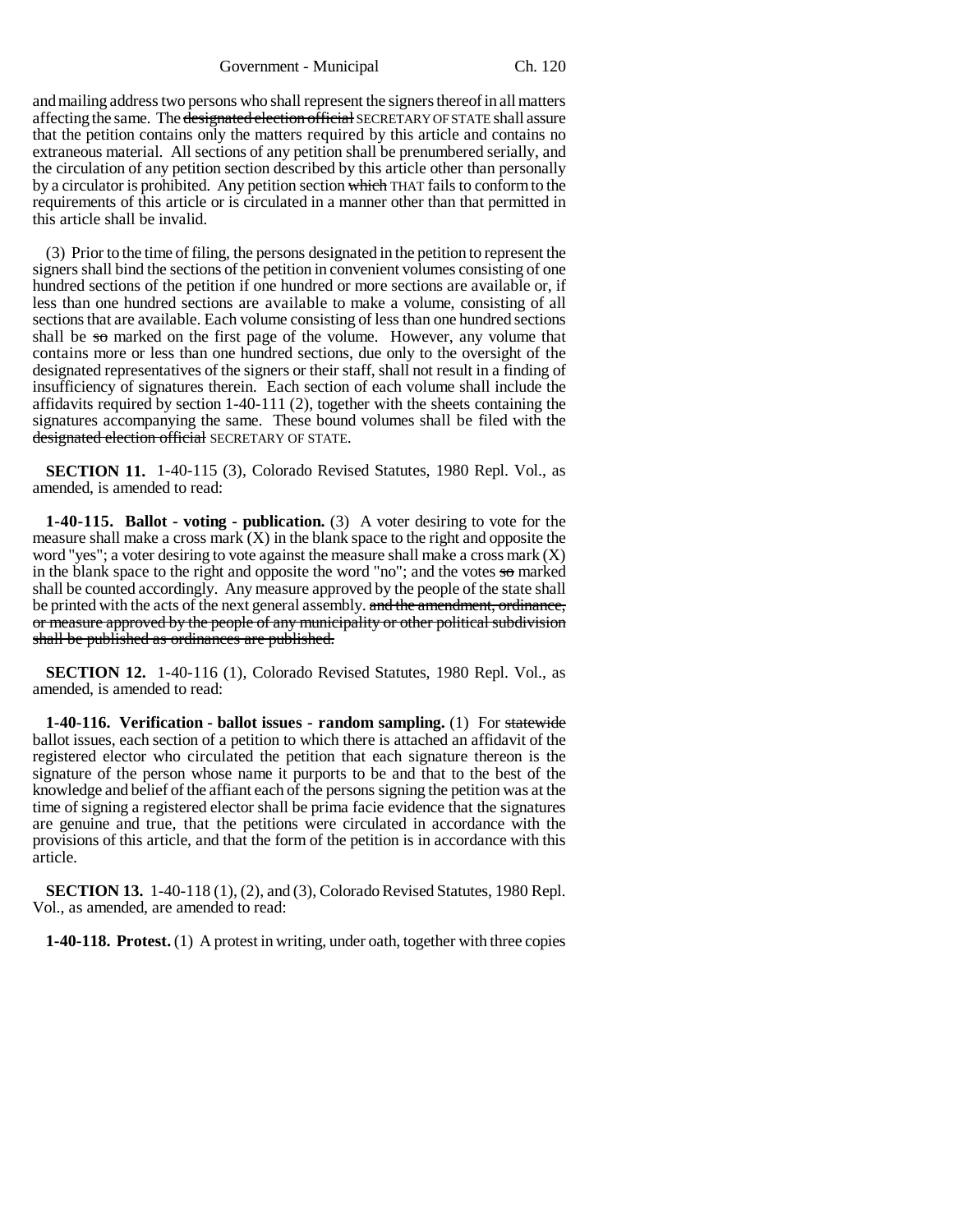thereof, may be filed in the district court for the county in which the petition has been filed by some registered elector, within thirty days after the designated election official SECRETARY OF STATE issues a statement as to whether the petition has a sufficient number of valid signatures, which statement shall be issued no later than thirty calendar days after the petition has been filed. If the designated election official SECRETARY OF STATE fails to issue a statement within thirty calendar days, the petition shall be deemed sufficient. During the period a petition is being examined by the designated election official SECRETARY OF STATE for sufficiency, the petition shall not be available to the public; except that such period shall not exceed thirty calendar days.

(2) If the designated election official SECRETARY OF STATE conducted a random sample of the petitions and did not verify each signature, the protest shall specifically allege the defects in the procedure used by the designated election official SECRETARY OF STATE in the verification of the petition or the grounds for challenging individual signatures. If the designated election official SECRETARY OF STATE verified each name on the petition sections, the protest shall set forth with particularity the grounds of the protest and the signatures protested. No signature may be challenged which THAT is not identified in the protest by section number, line number, name, and reason why the designated election official SECRETARY OF STATE is in error. If any party is protesting the finding of the designated election official SECRETARY OF STATE regarding the registration of a signer, the protest shall be accompanied by an affidavit of the elector or a copy of the election record of the signer.

(3) Each designated election official shall furnish a requesting protestor with a list of the registered electors in the political subdivision and shall charge a fee to cover the cost of furnishing the list.

**SECTION 14.** 1-40-119, Colorado Revised Statutes, 1980 Repl. Vol., as amended, is amended to read:

**1-40-119. Procedure for hearings.** At any hearing held under this article, the party protesting the finding of the designated election official SECRETARY OF STATE concerning the sufficiency of signatures shall have the burden of proof. Hearings shall be had as soon as is conveniently possible and shall be concluded within thirty days after the commencement thereof, and the result of such hearings shall be forthwith certified to the designated representatives of the signers and to the protestors of the petition. The hearing shall be subject to the provisions of the Colorado rules of civil procedure. Upon application, the decision of the court shall be reviewed by the Colorado supreme court.

**SECTION 15.** 1-40-121 (1) and the introductory portion to 1-40-121 (2), Colorado Revised Statutes, 1980 Repl. Vol., as amended, are amended to read:

**1-40-121. Receiving money to circulate petitions - filing.** (1) The proponents of the petition shall file with the official who receives filings under the "Campaign Reform Act of 1974", ARTICLE 45 OF THIS TITLE, for the election the name, address, and county of voter registration of all circulators who were paid to circulate any section of the petition, the amount paid per signature, and the total amount paid to each circulator. The filing shall be made at the same time the petition is filed with the designated election official SECRETARY OF STATE. Any payment made to circulators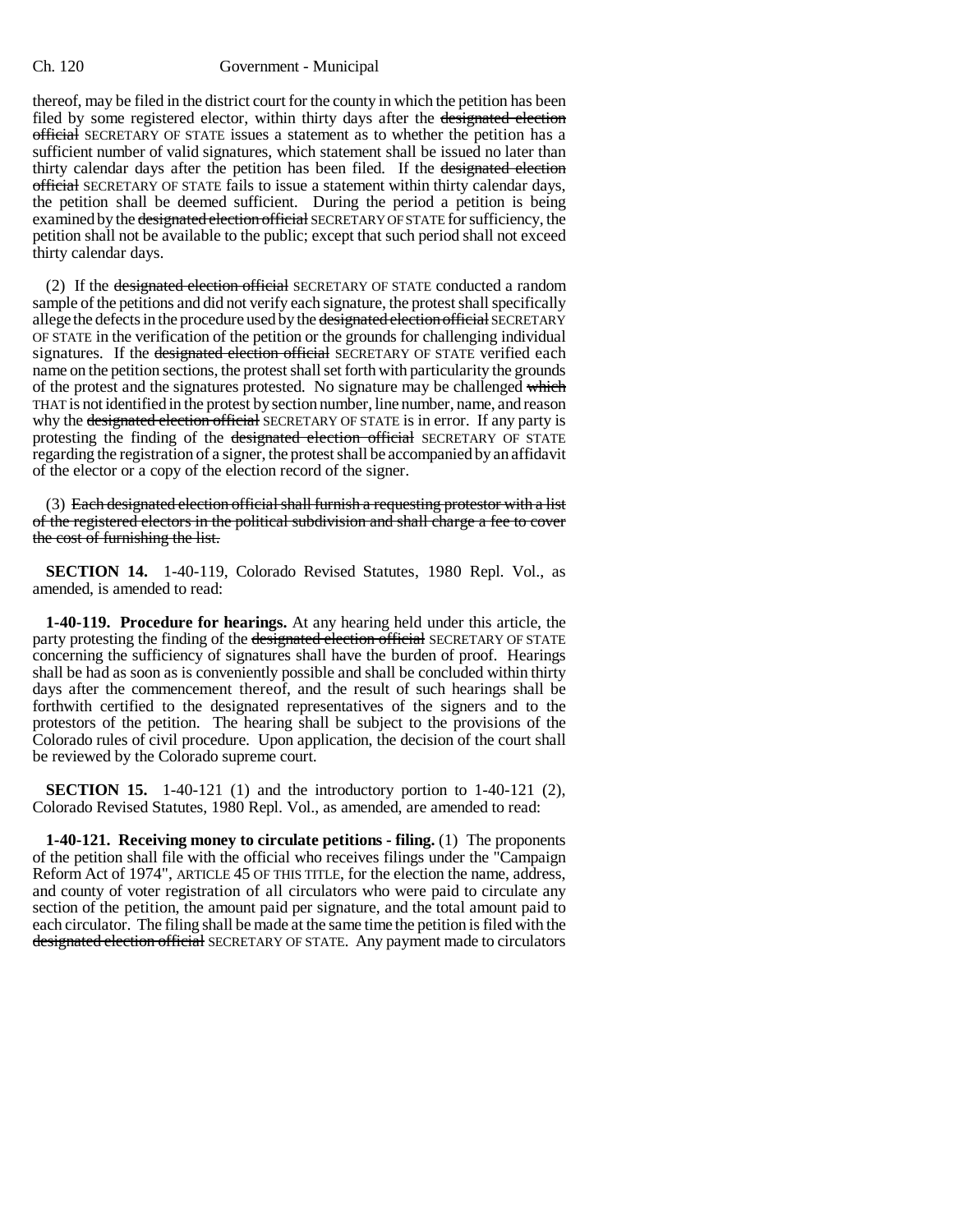is an expenditure under article 45 of this title.

(2) The proponents of the petition shall sign and file monthly reports with the designated election official SECRETARY OF STATE, due ten days after the last day of each month in which petitions are circulated on behalf of the proponents by paid circulators. Monthly reports shall set forth the following:

**SECTION 16.** 1-40-122 (2), Colorado Revised Statutes, 1980 Repl. Vol., as amended, is repealed as follows:

**1-40-122. Certification of ballot titles.** (2) Any other designated election official who has certified ballot titles shall coordinate with the county clerk and recorder and the designated election official of any other political subdivision which is conducting a coordinated election at which measures are to be submitted to the people to assure that the ballots are complete and that the requirements of this article as to publication and printing of ballots are met.

**SECTION 17.** 1-40-123, Colorado Revised Statutes, 1980 Repl. Vol., as amended, is amended to read:

**1-40-123. Counting of votes - effective date - conflicting provisions.** The votes on all measures submitted to the people shall be counted and properly entered after the votes for candidates for office cast at the same election are counted and shall be counted, canvassed, and returned and the result determined and certified in the manner provided by law concerning other elections. The secretary of state or the officer who has certified the election shall, without delay, make and transmit to the governor or the appropriate official a certificate of election. The measure shall take effect from and after the date of the official declaration of the vote by proclamation of the governor, or appropriate official, but not later than thirty days after the votes have been canvassed, as provided in section 1 of article V of the state constitution. A majority of the votes cast thereon shall adopt any measure so submitted, and, in case of adoption of conflicting provisions, the one which THAT receives the greatest number of affirmative votes shall prevail in all particulars as to which there is a conflict.

**SECTION 18.** 1-40-124, Colorado Revised Statutes, 1980 Repl. Vol., as amended, is amended to read:

**1-40-124. Publication.** (1) For statewide issues, In accordance with section 1 (7.3) of article V of the state constitution, the director of research of the legislative council of the general assembly shall cause to be published at least one time in every legal newspaper, as defined in sections 24-70-102 and 24-70-103 (1), C.R.S., compactly and without unnecessary spacing, in not less than eight-point standard type, a true copy of the title and text of each constitutional amendment, initiated or referred measure, or part of a measure to be submitted to the people with the number and form in which the ballot title thereof will be printed in the official ballot. The charge for publication shall be at the newspaper's then effective current lowest bulk comparable or general rate charged. The director of research shall provide all of the legal newspapers either complete slick proofs or mats of the title and text of the proposed constitutional amendment, initiated or referred measure, or part of a measure at least one week before the publication date.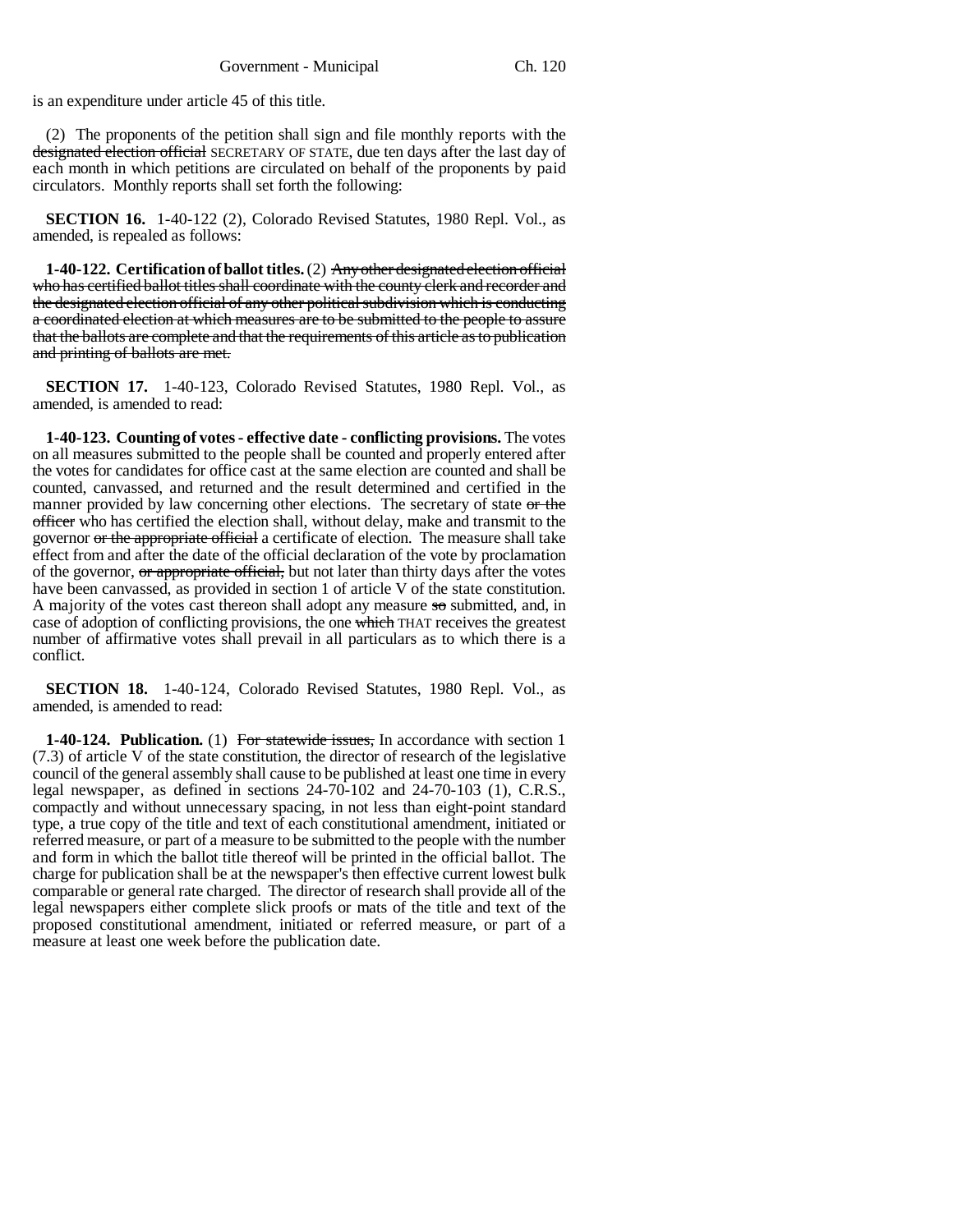(2) Whenever the provisions of the initiative and referendum are applied to local and municipal affairs, the provisions of this section shall apply; except that the rate charged for publication shall be in accordance with section 24-70-107, C.R.S. The designated election official shall perform the duties specified in this section to be done by the secretary of state; except that the full text and title submitted to the legal newspapers shall be in the form prescribed by the local official. The publication provided for in this subsection (2) shall be in two legal newspapers, if there are two, published within the political subdivision in which the initiative or referendum vote is to be taken.

**SECTION 19.** 1-40-127, Colorado Revised Statutes, 1980 Repl. Vol., as amended, is repealed as follows:

**1-40-127. Ordinances - effective, when - referendum.** (1) No ordinance, resolution, or franchise passed by the legislative body of any city or town shall take effect before thirty days after its final passage and publication, except an ordinance calling a special election or necessary to the immediate preservation of the public peace, health, or safety, and not then unless the ordinance states in a separate section the reasons why it is thus necessary and unless it receives the affirmative vote of three-fourths of all the members elected to the legislative body taken by ayes and noes. If within thirty days after final publication of the ordinance a petition is filed with the designated election official, signed by at least five percent of the registered electors of the city or town registered on the date the form of the petition is approved by the designated election official protesting against the ordinance or any part thereof taking effect, the ordinance or part thereof protested against shall not take effect, and the legislative body shall immediately reconsider the ordinance. The designated election official shall grant a fifteen-day extension to the petitioners to secure the necessary signatures if within the thirty days the organizers of the petition effort file with the designated election official the following:

(a) A list of two persons who represent the petition effort;

(b) A copy of the petition of referendum; and

(c) A statement of intent, signed by the two organizers, to file the necessary signatures within the extended time.

(2) If the ordinance or any part thereof is not repealed, the legislative body shall forthwith publish the measure as other ordinances are published if no publication has theretofore been made and shall submit the measure to a vote of the registered electors at a regular or special election held not less than sixty days and not more than one hundred fifty days after the date the petition is filed unless otherwise required by the state constitution. The ordinance or part thereof shall not take effect unless a majority of the registered electors voting on the measure at the election vote in favor of the measure.

**SECTION 20.** 1-40-128, Colorado Revised Statutes, 1980 Repl. Vol., as amended, is repealed as follows:

**1-40-128. Ordinances, how proposed - conflicting measures.** Any proposed ordinance may be submitted to the legislative body of any city or town by filing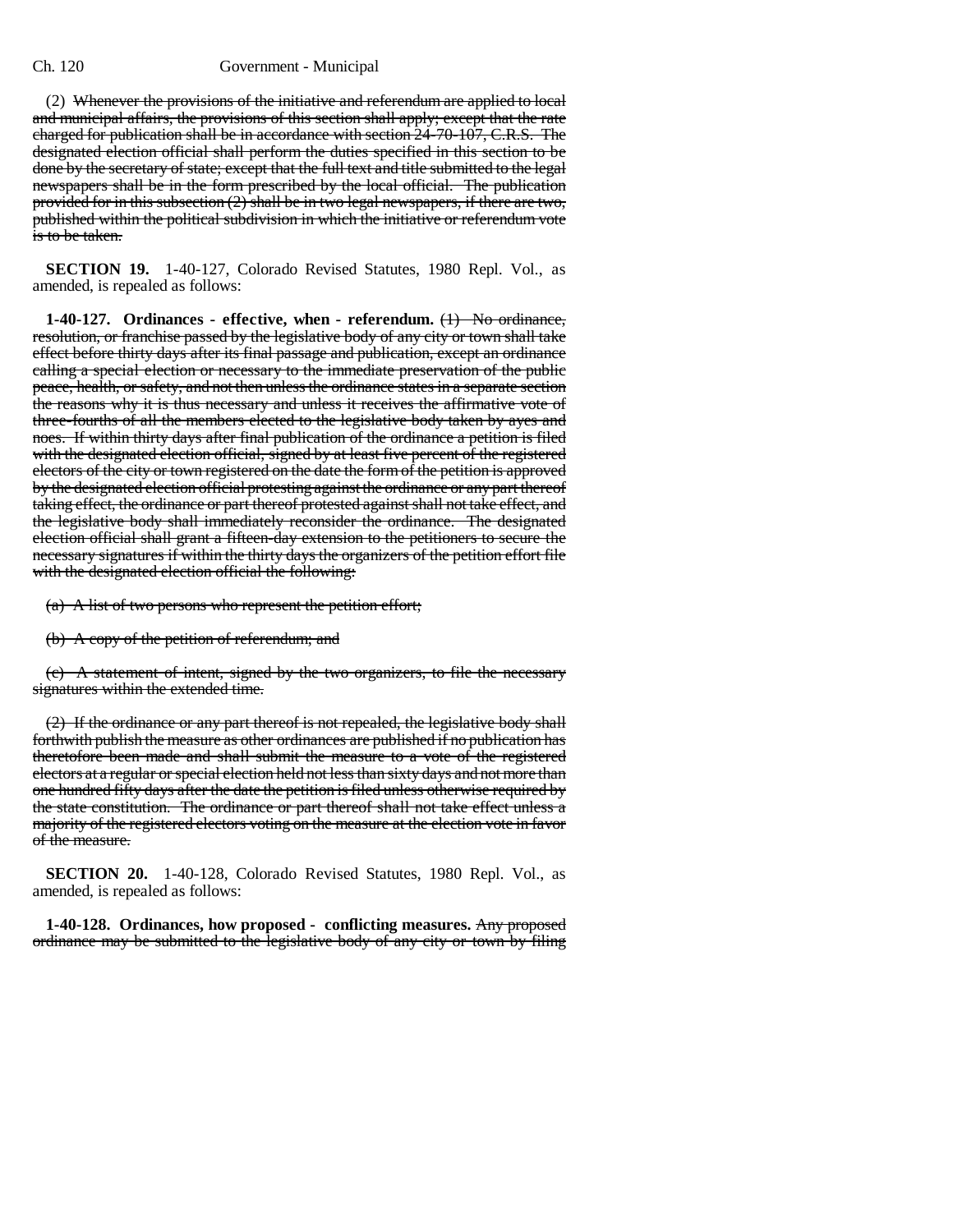Government - Municipal Ch. 120

notice of the proposed ordinance with the designated election official and, within one hundred eighty days after the notice, filing a petition signed by at least five percent of the registered electors of the city or town on the date the form of the petition is approved by the designated election official. The proposed ordinance shall be adopted without alteration by the legislative body within twenty days after the petition is filed and, if vetoed by the mayor, shall be passed over the mayor's veto within ten days after the veto; or the legislative body shall refer the proposed ordinance, in the form petitioned for, to the registered electors of the city or town.

**SECTION 21.** 1-40-129, Colorado Revised Statutes, 1980 Repl. Vol., as amended, is repealed as follows:

**1-40-129. Voting on ordinances.** (1) The vote by the registered electors on any ordinance proposed pursuant to section 1-40-128 shall be at a regular or special election held not less than sixty days and not more than one hundred fifty days after the petition for the election is filed, unless otherwise required by the state constitution.

(2) The legislative body shall cause the proposed ordinance, as well as those referred to a vote under section 1-40-127, to be published as provided in section 1-40-124. Alternative ordinances may be submitted at the same election, and, if two or more conflicting measures are approved by the people, the one which receives the greatest number of affirmative votes shall be adopted in all particulars as to which there is a conflict.

**SECTION 22.** 1-40-132, Colorado Revised Statutes, 1980 Repl. Vol., as amended, is amended to read:

**1-40-132. Enforcement.** (1) The secretary of state is charged with the administration and enforcement of the provisions of this article relating to statewide initiated or referred measures and state constitutional amendments. The secretary of state shall have the authority to promulgate rules as may be necessary to administer and enforce any provision of this article that relates to statewide initiated or referred measures and state constitutional amendments. The secretary of state may conduct a hearing, upon a written complaint by a registered elector, on any alleged violation of the provisions relating to the circulation of a petition, which may include but shall not be limited to the preparation or signing of an affidavit by a circulator. If the secretary of state, after the hearing, has reasonable cause to believe that there has been a violation of the provisions of this article relating to statewide initiated or referred measures and state constitutional amendments, he or she shall notify the attorney general, who may institute a criminal prosecution. If a circulator is found to have violated any provision of this article or is otherwise shown to have made false or misleading statements relating to his or her section of the petition, such section of the petition shall be deemed void.

(2) The designated election official of the political subdivision in which the initiative or referendum was filed shall have all of the authority of the secretary of state in the administration and enforcement of the provisions of this article. The designated election official shall not have rule-making authority. Further, any violation of the provisions of this article relating to local ballot issues shall be referred to the district attorney for the district in which the political subdivision is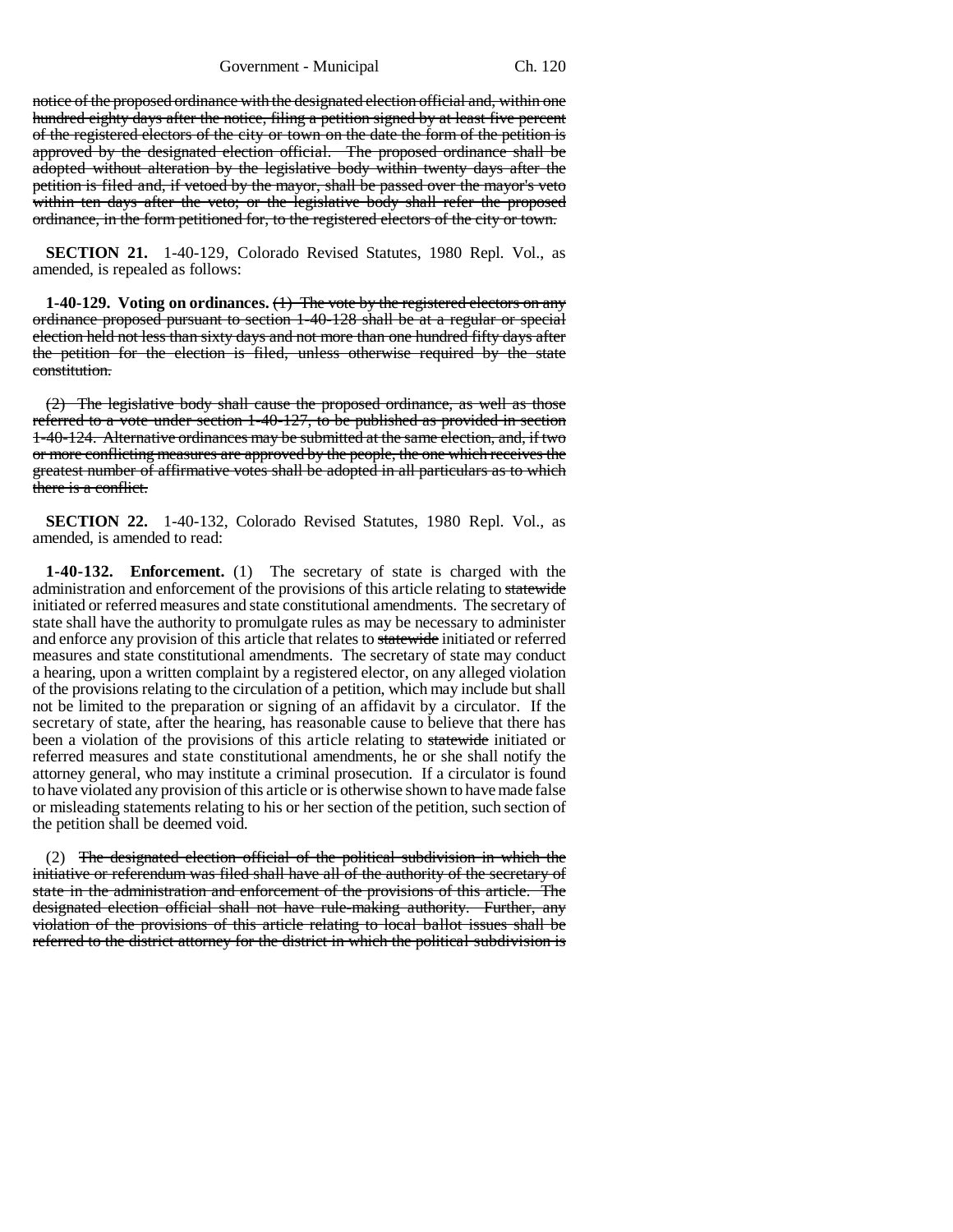located, which district attorney may institute a criminal prosecution.

**SECTION 23.** 1-40-133, Colorado Revised Statutes, 1980 Repl. Vol., as amended, is amended to read:

**1-40-133. Retention of petitions.** After a period of three years from the time of submission of the petitions to the designated election official SECRETARY OF STATE, if it is determined that the retention of the petitions is no longer necessary, the designated election official SECRETARY OF STATE may destroy the petitions.

**SECTION 24.** 1-41-103 (1) (b) and (1) (c), Colorado Revised Statutes, 1980 Repl. Vol., as amended, are amended to read:

**1-41-103. Local ballot issue elections in odd-numbered years.** (1) At the local election to be held on the first Tuesday of November in 1993, and in each odd-numbered year thereafter, the following issues shall appear on the ballot if they concern local government matters arising under section 20 of article X of the state constitution and if they are submitted in accordance with applicable law:

(b) Ordinances, resolutions, or franchises proposed in accordance with section 1 of article V of the state constitution and section 1-40-128 SECTION 31-11-104,C.R.S.;

(c) Measures referred to the people pursuant to petitions filed against an ordinance, resolution, or franchise passed by the legislative body of any local government in accordance with section 1 of article V of the state constitution and section 1-40-127 SECTION 31-11-105, C.R.S.;

**SECTION 25.** 29-2-102, Colorado Revised Statutes, 1986 Repl. Vol., as amended, is amended to read:

**29-2-102. Municipal sales or use tax - referendum.** Any incorporated town or city in this state may adopt a municipal sales or use tax, or both, by ordinance in accordance with the provisions of this article, but only if the ordinance provides for the submission of the tax proposal to an election by the registered electors of the town or city for their approval or rejection at a regular municipal election or at a special election called for the purpose if no regular municipal election will be held within ninety days after the adoption of the ordinance. The election shall be conducted in the manner provided in the "Colorado Municipal Election Code of 1965", article 10 of title 31, C.R.S. No such ordinance shall be proposed or adopted by any incorporated town or city on or after the date of the adoption of a resolution for a countywide sales tax, use tax, or both by the board of county commissioners of the county in which all or any portion of the town or city is located until after the date of the election on the county proposal. Nothing in this article shall preclude the initiation of such a proposal by the registered electors of any incorporated town or city pursuant to sections  $1-40-128$  and  $1-40-129$  SECTION 31-11-104, C.R.S. Where a municipal sales tax has been approved by the registered electors at an election held prior to July 1, 1973, the use tax provided for in section 29-2-109 may be levied by the governing body without an election.

**SECTION 26.** 31-4-107 (3), Colorado Revised Statutes, 1986 Repl. Vol., as amended, is amended to read: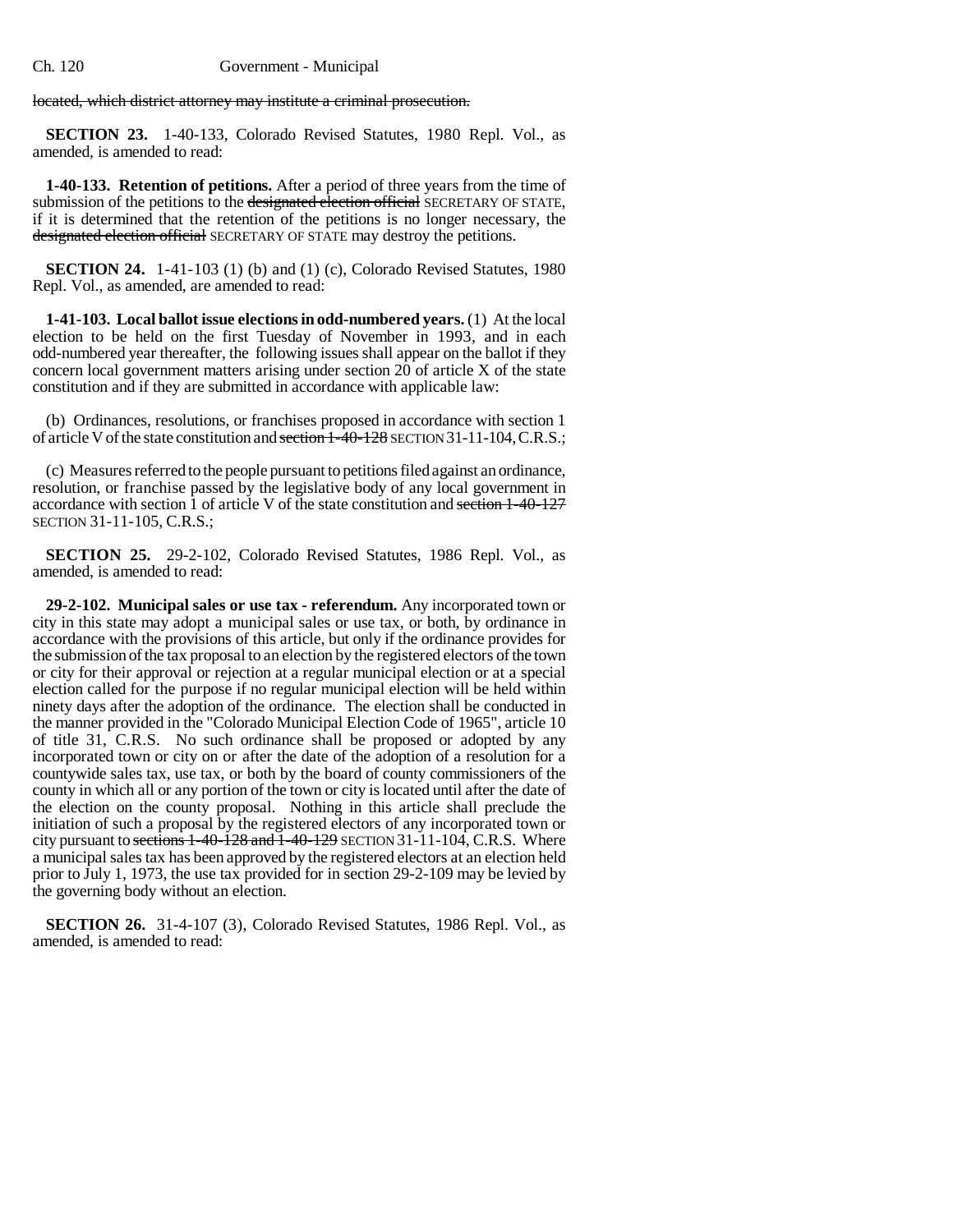**31-4-107. Appointment of officers - terms.** (3) The city council may provide by ordinance for four-year overlapping terms of office for councilmen COUNCIL MEMBERS. The ordinance may also provide for four-year terms for the mayor and other elective officers. The city council may reinstate the two-year terms provided in this section by ordinance. Any ordinance passed pursuant to this subsection (3) shall be enacted at least one hundred eighty days before the next regular election and shall be subject, notwithstanding an emergency declaration, to referendum if the referendum is brought pursuant to section 1-40-127, C.R.S., SECTION 31-11-105 or pursuant to an applicable municipal ordinance enacted in accordance with section 1 of article V of the state constitution. No ordinance enacted pursuant to this subsection (3) shall extend or reduce the term for which any person was elected. If any vacancy occurs in an office for which a four-year term is in effect pursuant to this subsection (3), such vacancy shall be filled as provided in sections 31-4-106 and 31-4-108 (2) (b). If the office in which the vacancy occurs is not an office for which a successor would otherwise have been elected at the next regular election, the term of office of the successor elected at that regular election shall be shortened so that the following regular election for said office is held at the time at which it would have been held if no vacancy had occurred.

**SECTION 27.** 31-4-205 (3), Colorado Revised Statutes, 1986 Repl. Vol., as amended, is amended to read:

**31-4-205. Council members - vacancies.** (3) The city council may provide by ordinance for four-year overlapping terms of office for its members. The city council may reinstate the two-year terms provided in this section by ordinance. Any ordinance passed pursuant to this subsection (3) shall be enacted at least one hundred eighty days before the next regular election and shall be subject, notwithstanding any emergency declaration, to referendum if such is brought pursuant to section 1-40-127, C.R.S., SECTION 31-11-105 or pursuant to an applicable municipal ordinance enacted in accordance with section 1 of article V of the state constitution. No ordinance enacted pursuant to this subsection (3) shall extend or reduce the term for which any person was elected. Where four-year terms have been provided for councilmen COUNCIL MEMBERS pursuant to section  $31-4-107$  (3), councilmen COUNCIL MEMBERS shall continue to serve four-year terms unless two-year terms are reinstated pursuant to this subsection (3). If any vacancy occurs in the office of councilman COUNCIL MEMBER for which a four-year term is in effect pursuant to this subsection (3), the vacancy shall be filled as provided in subsection (2) of this section. If the office in which the vacancy occurs is not an office for which a successor would otherwise have been elected at the next regular election, the term of office of the successor elected at that regular election shall be shortened so that the following regular election for the office is held at the time at which it would have been held if no vacancy had occurred.

**SECTION 28.** 31-4-301 (5), Colorado Revised Statutes, 1986 Repl. Vol., as amended, is amended to read:

**31-4-301. Mayor - board of trustees - election - compensation.** (5) The board of trustees may provide by ordinance for four-year overlapping terms of office for trustees. The ordinance may also provide for four-year terms for the mayor and any officers elected pursuant to section 31-4-304. The board of trustees may reinstate the two-year terms provided for in subsection (2) of this section by ordinance. Any ordinance passed pursuant to this subsection (5) shall be enacted at least one hundred